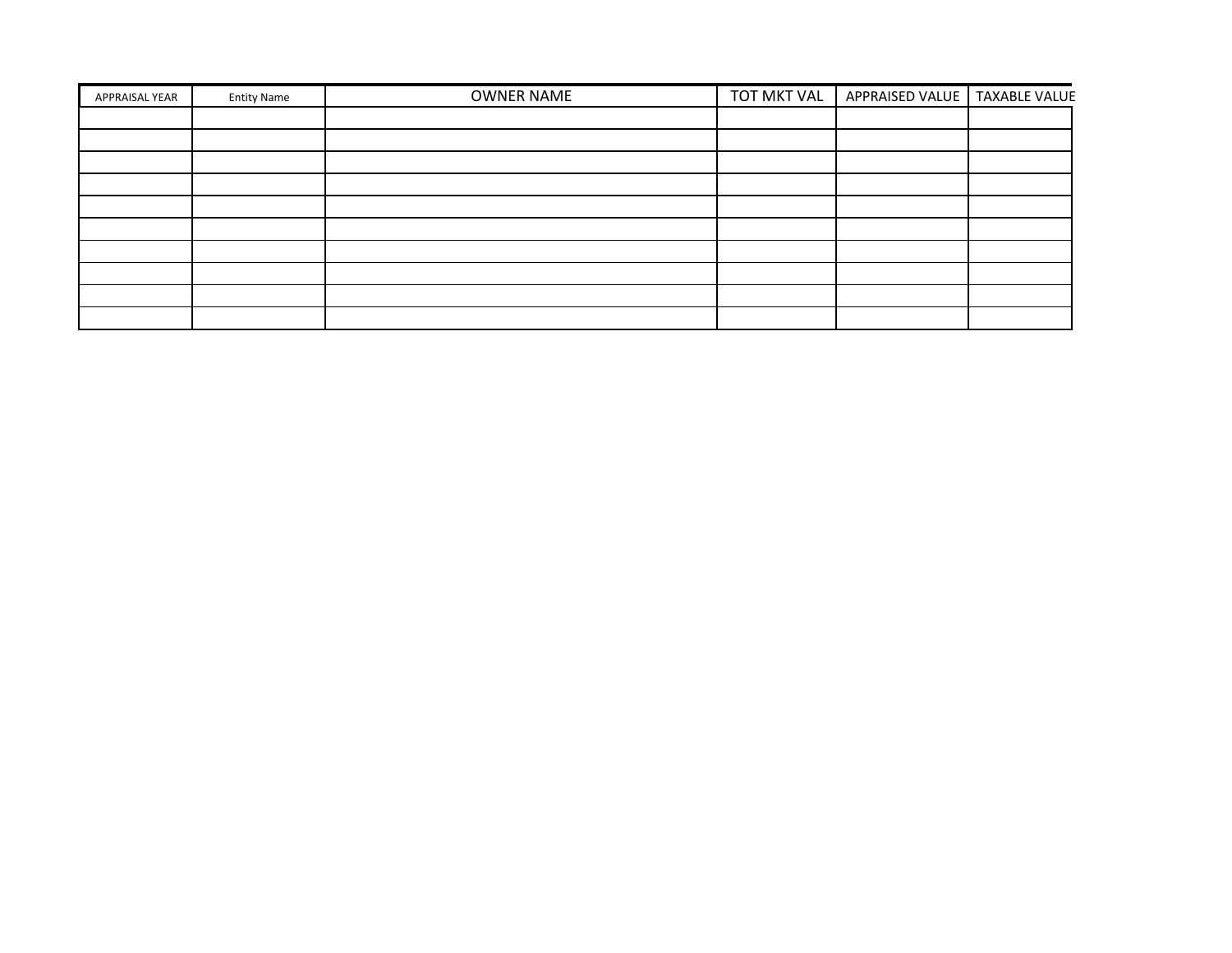| <b>APPRAISAL YEAR</b> | <b>Entity Name</b>  | <b>OWNER NAME</b>                     | <b>TOT MKT VAL</b> | <b>APPRAISED VALUE</b> | <b>TAXABLE VALUE</b> |
|-----------------------|---------------------|---------------------------------------|--------------------|------------------------|----------------------|
| 2016                  | <b>CLIFTON CITY</b> | TEXAS NM PWR CO                       | 5,596,715          | 5,596,715              | 5,596,715            |
| 2016                  | <b>CLIFTON CITY</b> | <b>CLIFTON MOULDING CORP</b>          | 5,390,624          | 5,390,624              | 3,950,971            |
| 2016                  | <b>CLIFTON CITY</b> | <b>BROOKSHIRE GROCERY COMPANY #92</b> | 3,000,558          | 3,000,558              | 3,000,558            |
| 2016                  | <b>CLIFTON CITY</b> | <b>AUTOMOTIVE RENTALS, INC</b>        | 2,203,271          | 2,203,271              | 2,203,271            |
| 2016                  | <b>CLIFTON CITY</b> | OMEGA HEALTHCARE INVESTORS, INC       | 1,450,799          | 1,450,799              | 1,450,799            |
| 2016                  | <b>CLIFTON CITY</b> | BURLINGTON NORTHERN & SF RR CO THE    | 1,289,328          | 1,289,328              | 1,289,328            |
| 2016                  | <b>CLIFTON CITY</b> | <b>AUSHT VINAYAK INC</b>              | 1,281,749          | 1,281,749              | 1,281,749            |
| 2016                  | <b>CLIFTON CITY</b> | MVP LIVESTOCK SUPPLEMENTS LLC         | 1,230,376          | 1,230,376              | 1,230,376            |
| 2016                  | <b>CLIFTON CITY</b> | <b>CITIZENS STATE BANK</b>            | 1,004,474          | 1,004,474              | 1,004,474            |
| 2016                  | <b>CLIFTON CITY</b> | ORTH FAMILY PARTNERSHIP LTD           | 902,575            | 902,575                | 902,575              |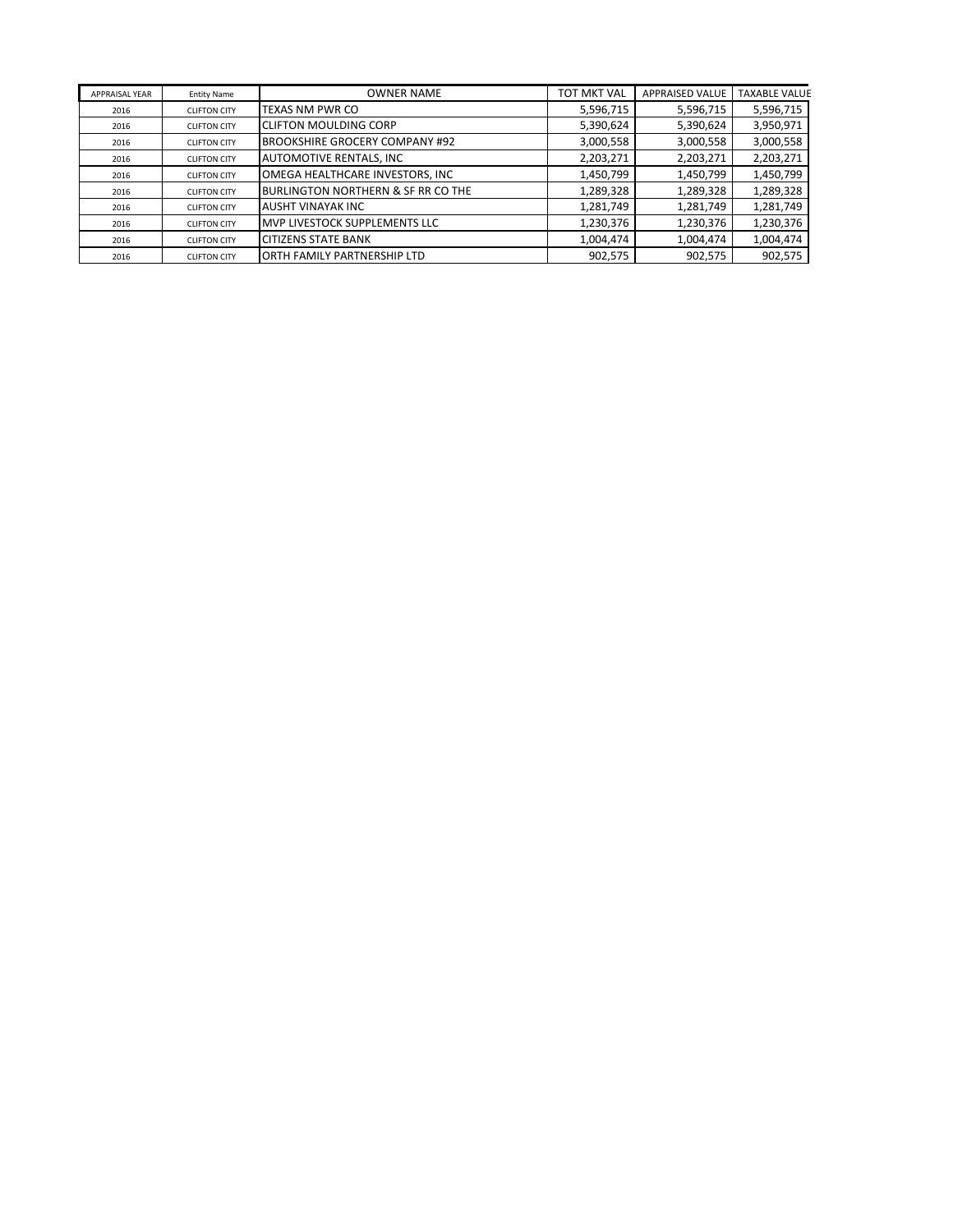| <b>APPRAISAL YEAR</b> | <b>Entity Name</b>   | <b>OWNER NAME</b>                             | <b>TOT MKT VAL</b> | <b>APPRAISED VALUE</b> | <b>TAXABLE VALUE</b> |
|-----------------------|----------------------|-----------------------------------------------|--------------------|------------------------|----------------------|
| 2016                  | <b>BOSQUE COUNTY</b> | CALPINE BOSQUE ENERGY CENTER, LLC             | 226,717,094        | 226,717,094            | 200,299,094          |
| 2016                  | <b>BOSQUE COUNTY</b> | LONE STAR TRANSMISSION                        | 73,952,360         | 73,952,360             | 73,952,360           |
| 2016                  | <b>BOSQUE COUNTY</b> | <b>BURLINGTON NORTHERN &amp; SF RR CO THE</b> | 37,425,524         | 37,425,524             | 37,425,524           |
| 2016                  | <b>BOSQUE COUNTY</b> | LHOIST NORTH AMERICA OF TEXAS, LTD            | 39,597,370         | 38,780,195             | 31,421,709           |
| 2016                  | <b>BOSQUE COUNTY</b> | <b>TEXAS NM PWR CO</b>                        | 26,973,206         | 26,973,206             | 26,973,206           |
| 2016                  | <b>BOSQUE COUNTY</b> | <b>GEARENCH MFG INC</b>                       | 18,034,915         | 17,988,234             | 17,988,234           |
| 2016                  | <b>BOSQUE COUNTY</b> | BRAZOS ELECTRIC POWER COOPERATIVE INC         | 12,179,200         | 12,179,200             | 12,179,200           |
| 2016                  | <b>BOSQUE COUNTY</b> | <b>ONCOR</b>                                  | 6,995,390          | 6,995,390              | 6,995,390            |
| 2016                  | <b>BOSQUE COUNTY</b> | DOUBLE SPRINGS PARTNERSHIP, LTD               | 40,685,818         | 6,224,095              | 6,224,095            |
| 2016                  | <b>BOSQUE COUNTY</b> | DOUBLE B FOODS, INC                           | 5,992,784          | 5,992,784              | 5,660,826            |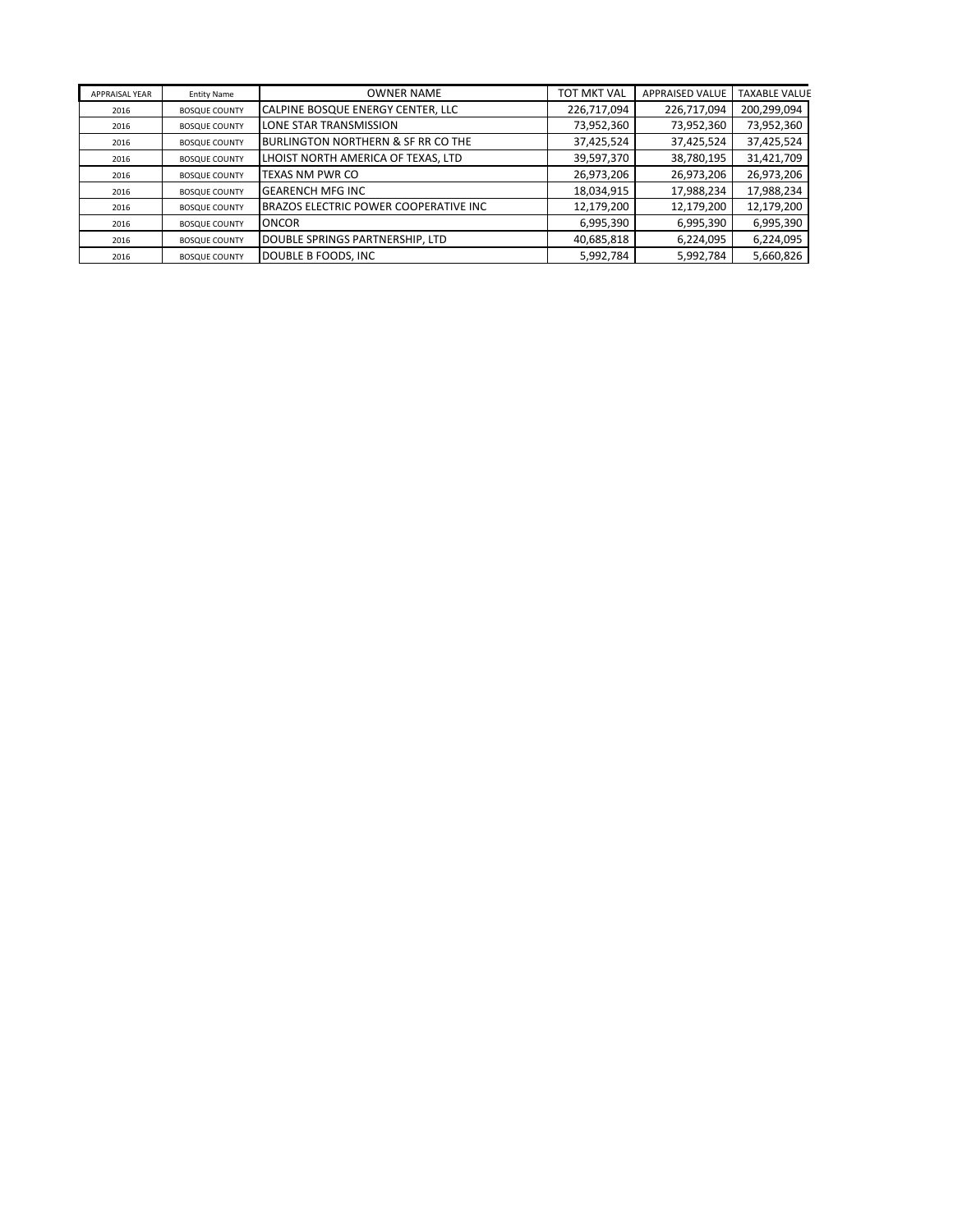| <b>APPRAISAL YEAR</b> | <b>Entity Name</b>      | <b>OWNER NAME</b>                 | <b>TOT MKT VAL</b> | <b>APPRAISED VALUE</b> | <b>TAXABLE VALUE</b> |
|-----------------------|-------------------------|-----------------------------------|--------------------|------------------------|----------------------|
| 2016                  | <b>CHINA SPRING ISD</b> | VERA, ERASMO & JENNIFER R         | 814,017            | 734,495                | 709,495              |
| 2016                  | CHINA SPRING ISD        | SHANKLE, TERESA J                 | 330,780            | 330,780                | 330,780              |
| 2016                  | CHINA SPRING ISD        | WHITE, PATRICIA A                 | 329,201            | 329,201                | 294,201              |
| 2016                  | <b>CHINA SPRING ISD</b> | SHEEHAN, ROBERT & AMBER           | 250,231            | 250,231                | 250,231              |
| 2016                  | <b>CHINA SPRING ISD</b> | <b>GRIFFIN, RONALD DALE</b>       | 274,579            | 274,579                | 249,579              |
| 2016                  | CHINA SPRING ISD        | SKINNER, KARLA M                  | 255,812            | 255,812                | 230,812              |
| 2016                  | <b>CHINA SPRING ISD</b> | FERGUSON, NANCY G & CHARLES E     | 378,081            | 263,387                | 228,387              |
| 2016                  | CHINA SPRING ISD        | TRAUTMAN, DEBRA & BRIAN           | 257,721            | 257,721                | 225,221              |
| 2016                  | CHINA SPRING ISD        | INGRAM, J C & BETTY               | 305,483            | 220,982                | 220,982              |
| 2016                  | <b>CHINA SPRING ISD</b> | <b>FREEZE. TODD &amp; WANDA J</b> | 234,021            | 234,021                | 209,021              |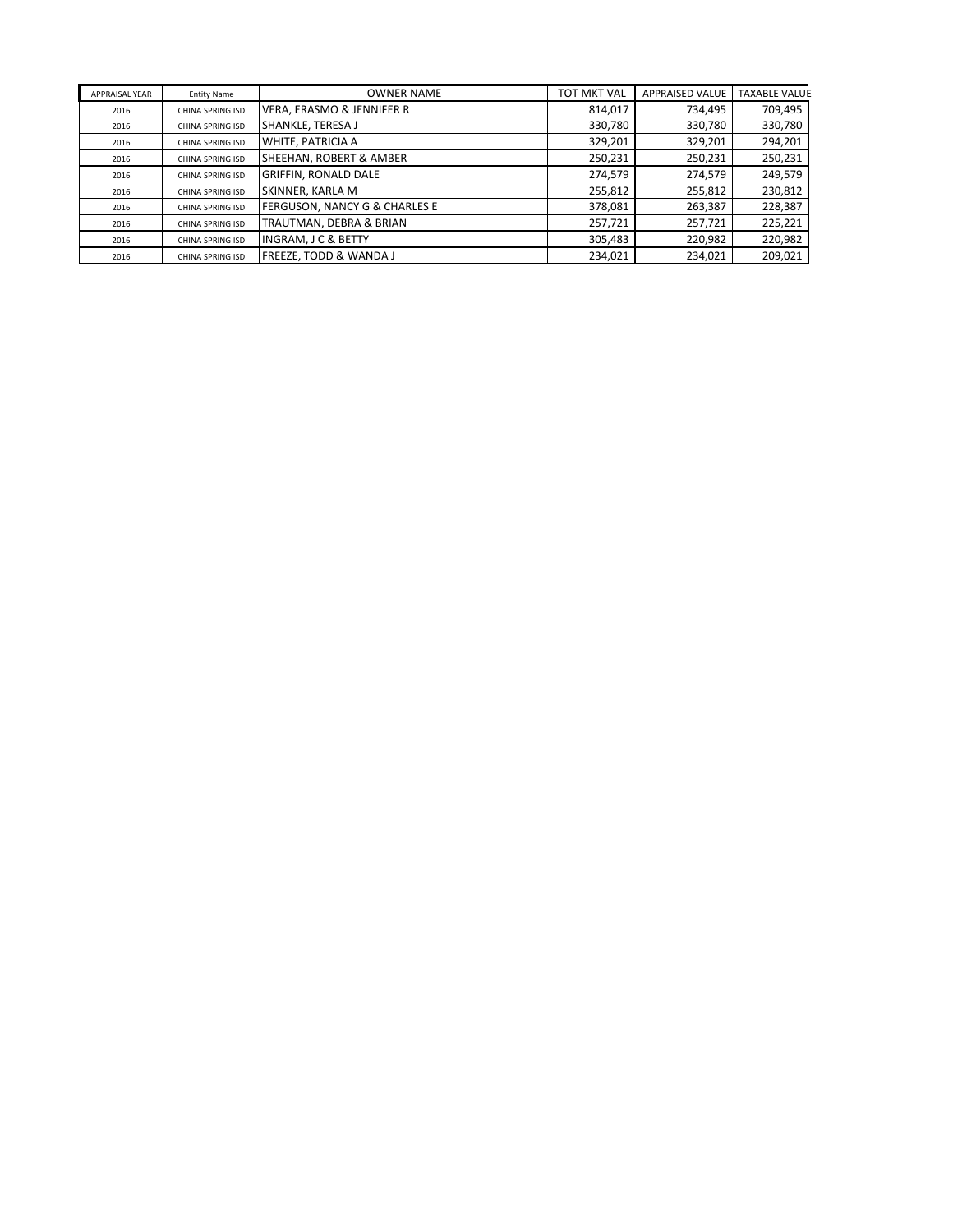| <b>APPRAISAL YEAR</b> | <b>Entity Name</b> | <b>OWNER NAME</b>                             |             | TOT MKT VAL APPRAISED VALUI | <b>TAXABLE VALUE</b> |
|-----------------------|--------------------|-----------------------------------------------|-------------|-----------------------------|----------------------|
| 2016                  | ESD                | CALPINE BOSQUE ENERGY CENTER, LLC             | 226,717,094 | 226,717,094                 | 200,299,094          |
| 2016                  | ESD                | <b>LONE STAR TRANSMISSION</b>                 | 73,952,360  | 73,952,360                  | 73,952,360           |
| 2016                  | ESD                | LHOIST NORTH AMERICA OF TEXAS, LTD            | 39,597,370  | 38,780,195                  | 31,827,085           |
| 2016                  | ESD                | BURLINGTON NORTHERN & SF RR CO THE            | 27,672,092  | 27,672,092                  | 27,672,092           |
| 2016                  | ESD                | TEXAS NM PWR CO                               | 26,973,206  | 26,973,206                  | 26,973,206           |
| 2016                  | ESD                | <b>GEARENCH MFG INC</b>                       | 18,034,915  | 17,988,234                  | 17,988,234           |
| 2016                  | ESD                | <b>BRAZOS ELECTRIC POWER COOPERATIVE INC.</b> | 12,179,200  | 12,179,200                  | 12,179,200           |
| 2016                  | ESD                | <b>ONCOR</b>                                  | 6,995,390   | 6,995,390                   | 6,995,390            |
| 2016                  | ESD                | DOUBLE SPRINGS PARTNERSHIP, LTD               | 40,685,818  | 6,224,095                   | 6,224,095            |
| 2016                  | <b>ESD</b>         | DOUBLE B FOODS, INC                           | 5,992,784   | 5,992,784                   | 5,992,784            |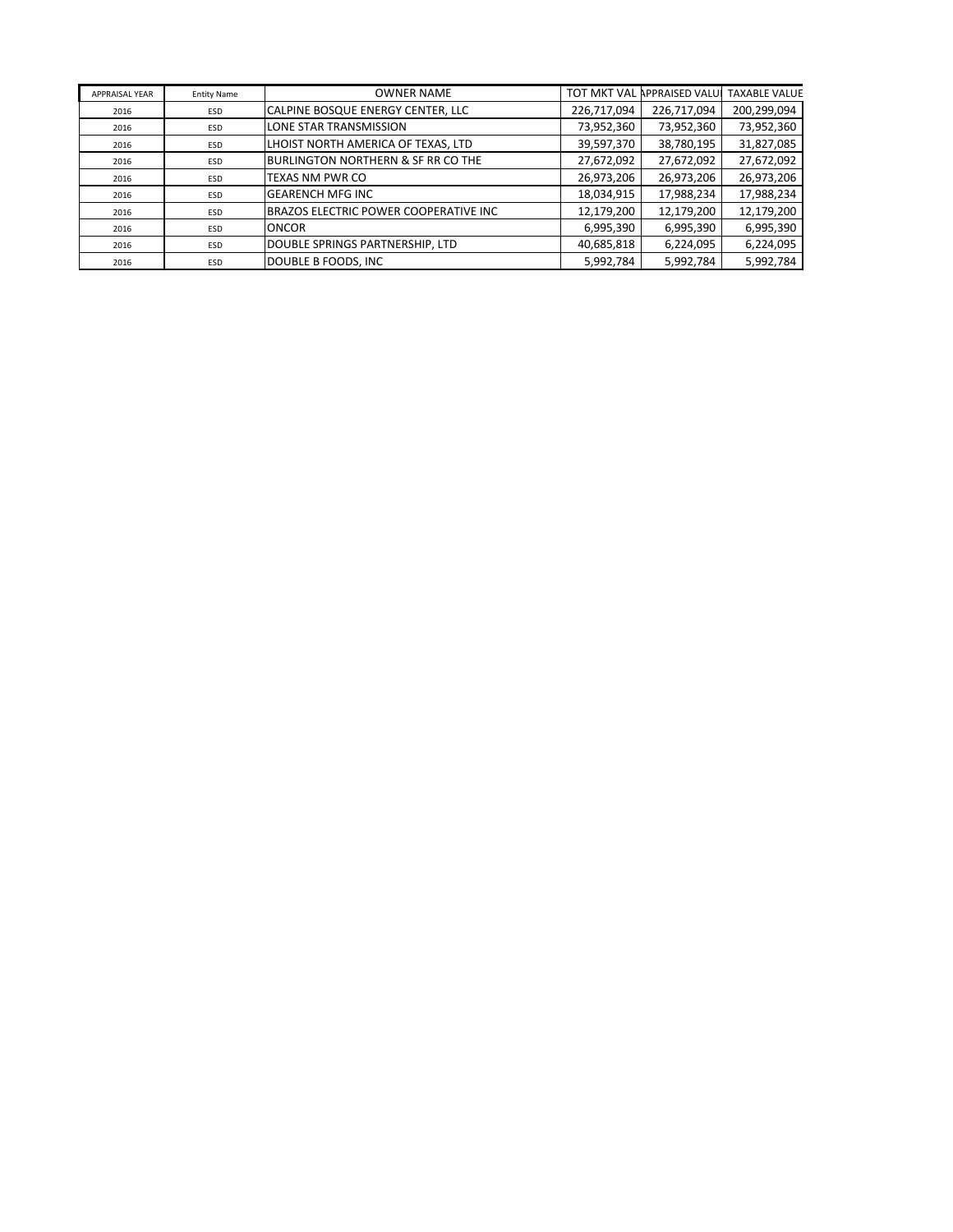| <b>APPRAISAL YEAR</b> | <b>Entity Name</b>      | <b>OWNER NAME</b>                             | <b>TOT MKT VAL</b> | <b>APPRAISED VALUE</b> | <b>TAXABLE VALUE</b> |
|-----------------------|-------------------------|-----------------------------------------------|--------------------|------------------------|----------------------|
| 2016                  | <b>CONS GROUNDWATER</b> | CALPINE BOSQUE ENERGY CENTER, LLC             | 226,717,094        | 226,717,094            | 200,299,094          |
| 2016                  | <b>CONS GROUNDWATER</b> | <b>LONE STAR TRANSMISSION</b>                 | 73,952,360         | 73,952,360             | 73,952,360           |
| 2016                  | <b>CONS GROUNDWATER</b> | LHOIST NORTH AMERICA OF TEXAS, LTD            | 39,597,370         | 38,780,195             | 31,827,085           |
| 2016                  | <b>CONS GROUNDWATER</b> | <b>BURLINGTON NORTHERN &amp; SF RR CO THE</b> | 27,672,092         | 27,672,092             | 27,672,092           |
| 2016                  | <b>CONS GROUNDWATER</b> | <b>TEXAS NM PWR CO</b>                        | 26,973,206         | 26,973,206             | 26,973,206           |
| 2016                  | <b>CONS GROUNDWATER</b> | IGEARENCH MFG INC                             | 18,034,915         | 17,988,234             | 17,988,234           |
| 2016                  | <b>CONS GROUNDWATER</b> | BRAZOS ELECTRIC POWER COOPERATIVE INC         | 12,179,200         | 12,179,200             | 12,179,200           |
| 2016                  | <b>CONS GROUNDWATER</b> | <b>ONCOR</b>                                  | 6,995,390          | 6,995,390              | 6,995,390            |
| 2016                  | <b>CONS GROUNDWATER</b> | DOUBLE SPRINGS PARTNERSHIP, LTD               | 40,685,818         | 6,224,095              | 6,224,095            |
| 2016                  | <b>CONS GROUNDWATER</b> | DOUBLE B FOODS, INC                           | 5,992,784          | 5,992,784              | 5,992,784            |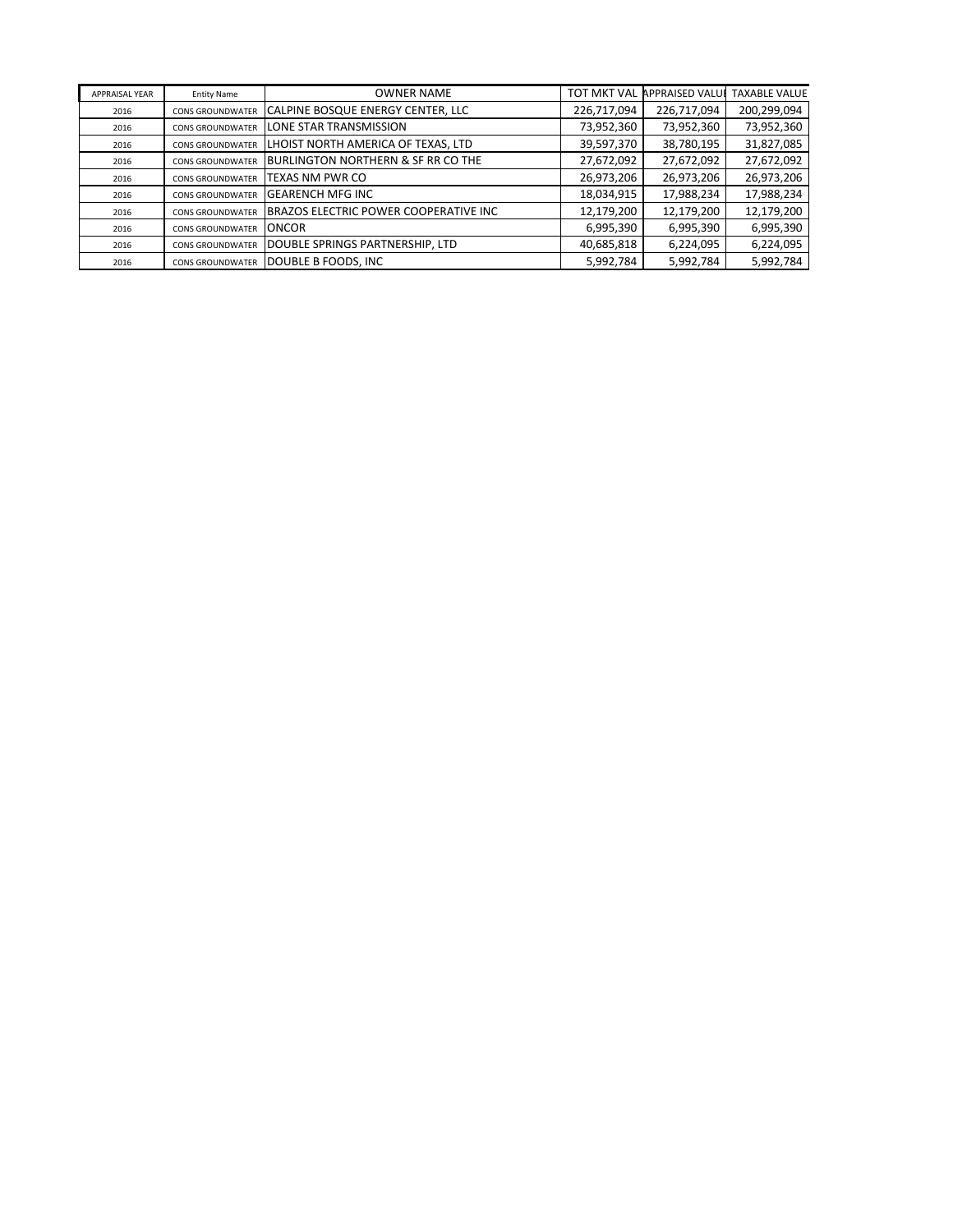| <b>APPRAISAL YEAR</b> | <b>Entity Name</b>        | <b>OWNER NAME</b>                          | <b>TOT MKT VAL</b> | <b>APPRAISED VALUE</b> | <b>TAXABLE VALUE</b> |
|-----------------------|---------------------------|--------------------------------------------|--------------------|------------------------|----------------------|
| 2016                  | <b>CRANFILLS GAP CITY</b> | <b>EVANS STANDARD PRODUCTS</b>             | 1,025,624          | 1,025,624              | 1,025,624            |
| 2016                  | <b>CRANFILLS GAP CITY</b> | <b>DEERE CREDIT INC</b>                    | 468,040            | 468,040                | 468,040              |
| 2016                  | <b>CRANFILLS GAP CITY</b> | MOORE, JAMES E                             | 317,143            | 317,143                | 317,143              |
| 2016                  | <b>CRANFILLS GAP CITY</b> | FIRST SECURITY STATE BANK OF CRANFILLS GAP | 313,405            | 313,405                | 313,405              |
| 2016                  | <b>CRANFILLS GAP CITY</b> | <b>HOLMES, JOE &amp; CHARLENE</b>          | 175,558            | 175,558                | 175,558              |
| 2016                  | <b>CRANFILLS GAP CITY</b> | UNITED ELECTRIC COOP SERVICES, INC         | 173,200            | 173,200                | 173,200              |
| 2016                  | <b>CRANFILLS GAP CITY</b> | LEE, MIKLE, G & BARBARA A                  | 166,044            | 166,044                | 166,044              |
| 2016                  | <b>CRANFILLS GAP CITY</b> | MOORE, ELAINE H & DALTON C                 | 158,030            | 158,030                | 158,030              |
| 2016                  | <b>CRANFILLS GAP CITY</b> | SMITH, MICHAEL L                           | 152,107            | 152,107                | 152,107              |
| 2016                  | <b>CRANFILLS GAP CITY</b> | <b>CARLSON, OWEN</b>                       | 146,698            | 146,698                | 146,698              |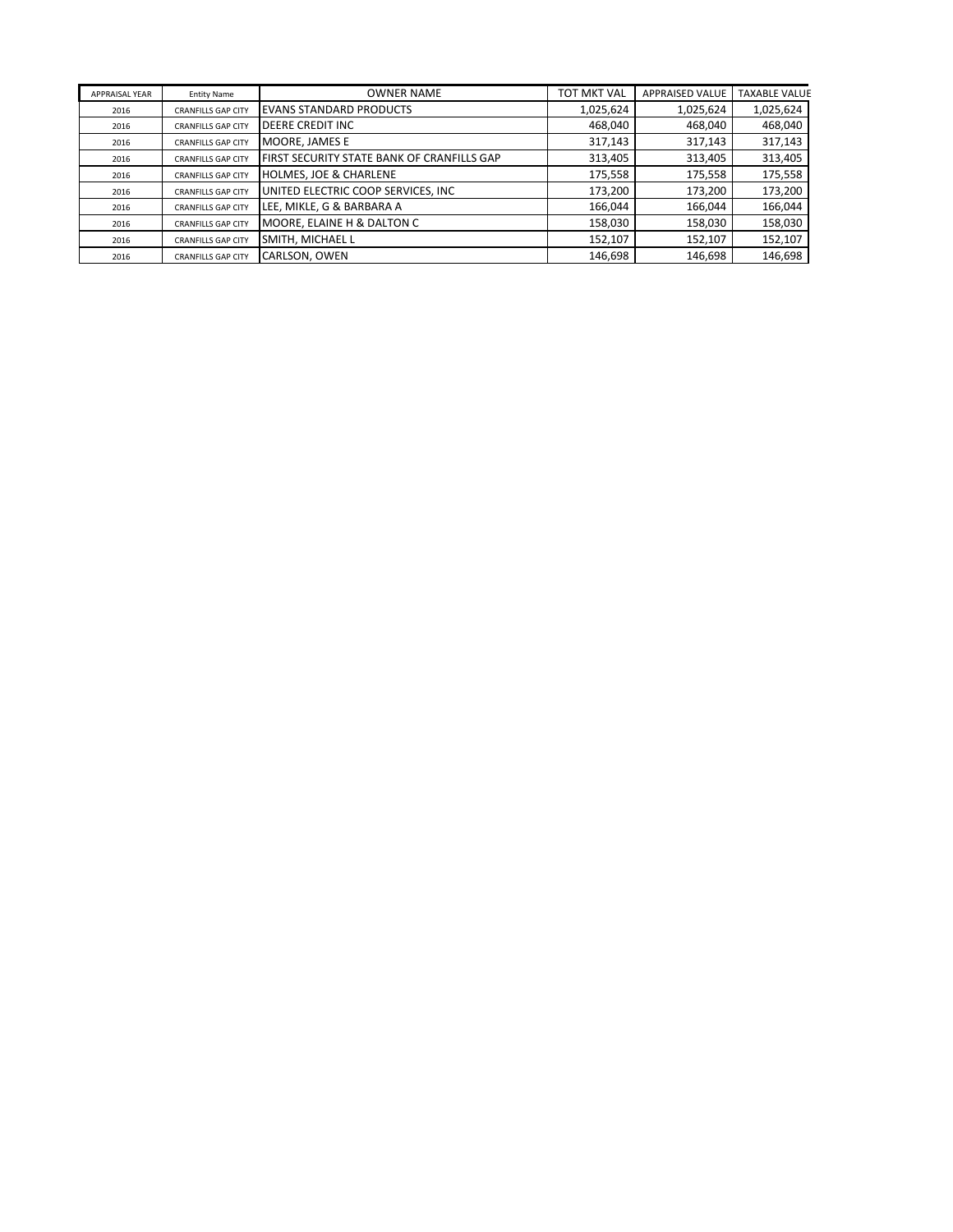| <b>APPRAISAL YEAR</b> | <b>Entity Name</b> | <b>OWNER NAME</b>                             | <b>TOT MKT VAL</b> | <b>APPRAISED VALUE</b> | <b>TAXABLE VALUE</b> |
|-----------------------|--------------------|-----------------------------------------------|--------------------|------------------------|----------------------|
| 2016                  | <b>CLIFTON ISD</b> | CALPINE BOSQUE ENERGY CENTER, LLC             | 226,717,094        | 226,717,094            | 200,299,094          |
| 2016                  | <b>CLIFTON ISD</b> | <b>LONE STAR TRANSMISSION</b>                 | 23,795,760         | 23,795,760             | 23,795,760           |
| 2016                  | <b>CLIFTON ISD</b> | <b>GEARENCH MFG INC</b>                       | 18,034,915         | 17,988,234             | 17,988,234           |
| 2016                  | <b>CLIFTON ISD</b> | TEXAS NM PWR CO                               | 14,904,442         | 14,904,442             | 14,904,442           |
| 2016                  | <b>CLIFTON ISD</b> | <b>BRAZOS ELECTRIC POWER COOPERATIVE INC</b>  | 10,417,778         | 10,417,778             | 10,417,778           |
| 2016                  | <b>CLIFTON ISD</b> | <b>BURLINGTON NORTHERN &amp; SF RR CO THE</b> | 8,274,762          | 8,274,762              | 8,274,762            |
| 2016                  | <b>CLIFTON ISD</b> | ICLIFTON MOULDING CORP                        | 5,390,624          | 5,390,624              | 5,160,614            |
| 2016                  | <b>CLIFTON ISD</b> | <b>GLOBALSTAR LP</b>                          | 3,379,501          | 3,379,501              | 3,379,501            |
| 2016                  | <b>CLIFTON ISD</b> | <b>BROOKSHIRE GROCERY COMPANY #92</b>         | 3,000,558          | 3,000,558              | 3,000,558            |
| 2016                  | <b>CLIFTON ISD</b> | <b>HANSON AGGREGATES, INC</b>                 | 2,413,690          | 2,413,690              | 2,402,740            |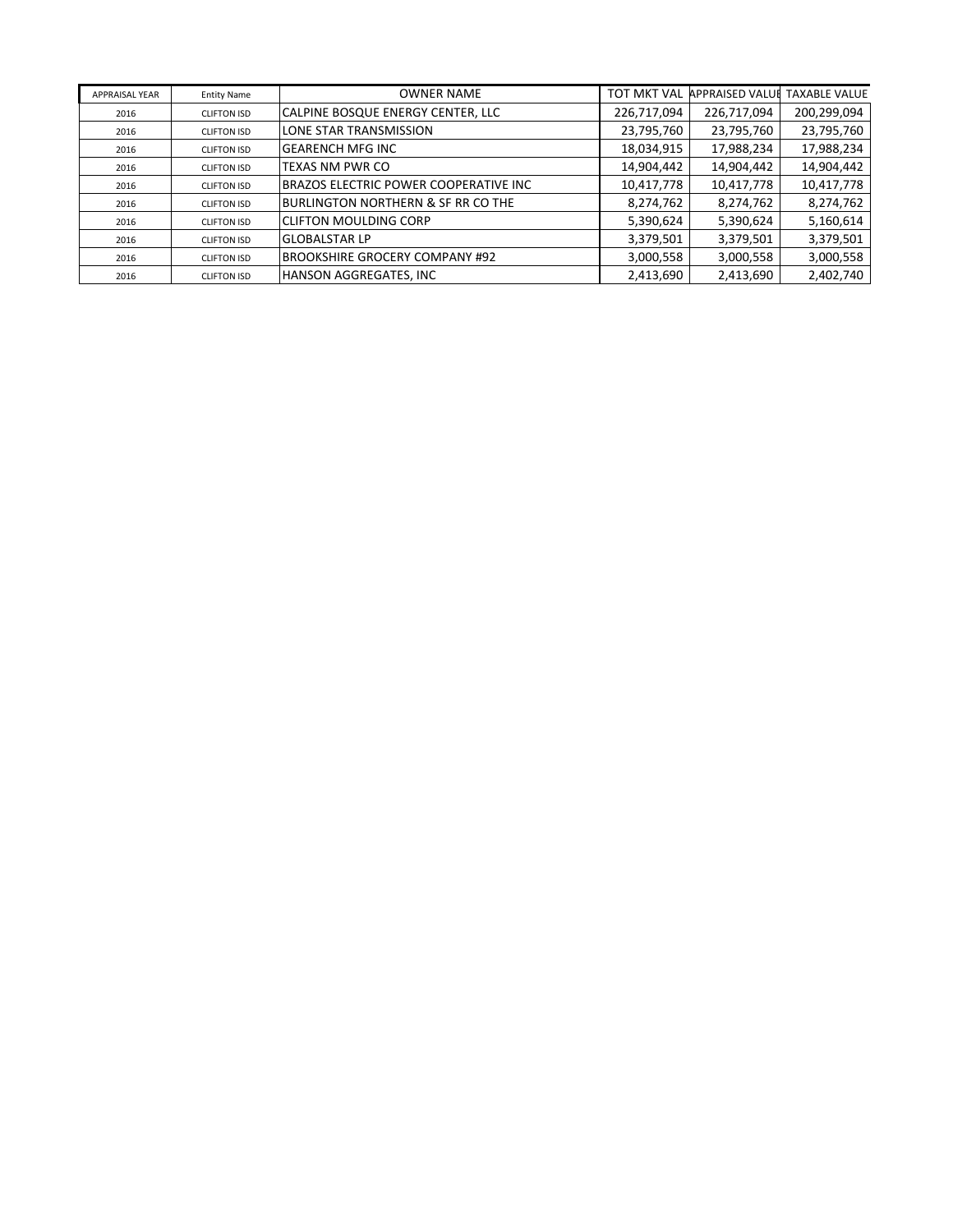| <b>APPRAISAL YEAR</b> | <b>Entity Name</b>  | <b>OWNER NAME</b>              | <b>TOT MKT VAL</b> | <b>APPRAISED VALUE</b> | <b>TAXABLE VALUE</b> |
|-----------------------|---------------------|--------------------------------|--------------------|------------------------|----------------------|
| 2016                  | <b>IREDELL CITY</b> | TEXAS WINDSTREAM INC           | 639,890            | 639,890                | 639,890              |
| 2016                  | <b>IREDELL CITY</b> | TEXAS NM PWR CO                | 313,690            | 313,690                | 313,690              |
| 2016                  | <b>IREDELL CITY</b> | <b>OWEN, LARRY &amp; PATSY</b> | 256,545            | 256,545                | 256,545              |
| 2016                  | <b>IREDELL CITY</b> | WOODY, GAIL BONHAM             | 246,018            | 246,018                | 246,018              |
| 2016                  | <b>IREDELL CITY</b> | <b>TOMMYS PROPERTIES LLC</b>   | 213,230            | 213,230                | 213,230              |
| 2016                  | <b>IREDELL CITY</b> | OSBORNE, CHARLES E & DORRIS M  | 211,478            | 211,478                | 211,478              |
| 2016                  | <b>IREDELL CITY</b> | MCDONEL, DUFF G JR & NAOMIK    | 177,425            | 177,425                | 177,425              |
| 2016                  | <b>IREDELL CITY</b> | <b>FOUTS, TROY</b>             | 172,460            | 172,460                | 172,460              |
| 2016                  | <b>IREDELL CITY</b> | SHEFFIELD, WILLIAM V & WENDIS  | 156,461            | 156,461                | 156,461              |
| 2016                  | <b>IREDELL CITY</b> | MITCHELL, CHARLES              | 147,660            | 147,660                | 147,660              |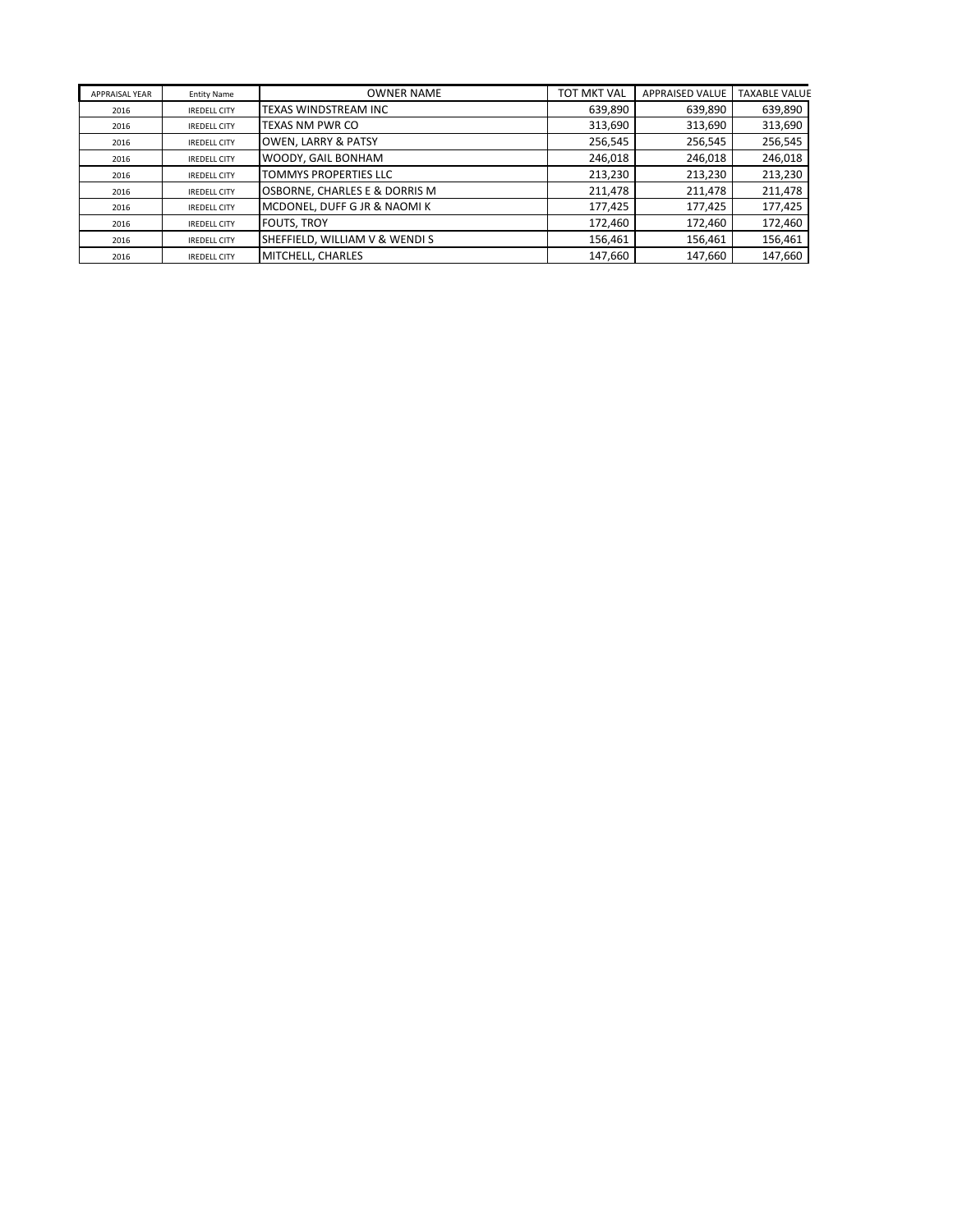| <b>Entity Name</b><br><b>APPRAISAL YEAR</b> | <b>OWNER NAME</b>           | TOT MKT VAL | <b>APPRAISED VALUE</b> | <b>TAXABLE VALUE</b> |
|---------------------------------------------|-----------------------------|-------------|------------------------|----------------------|
| <b>CRANFILLS GAP ISD</b>                    | LONE STAR TRANSMISSION      | 5,355,890   | 5,355,890              | 5,355,890            |
| <b>CRANFILLS GAP ISD</b>                    | LE BROWN RANCH HOLDINGS LP  | 3,626,876   | 1,847,100              | 1,847,100            |
| <b>CRANFILLS GAP ISD</b>                    | LAKE, DAVID & SHIRLEY       | 9,078,411   | 1,381,968              | 1,381,968            |
| <b>CRANFILLS GAP ISD</b>                    | NEILS CREEK PROPERTY CO LTD | 4.294.793   | 1,210,750              | 1,210,750            |
| <b>CRANFILLS GAP ISD</b>                    | KIETA, DOUG & JAN           | 1,102,779   | 1,102,779              | 1,067,779            |
| <b>CRANFILLS GAP ISD</b>                    | EVANS STANDARD PRODUCTS     | 1,025,624   | 1.025.624              | 1,025,624            |
| <b>CRANFILLS GAP ISD</b>                    | WELLS, STEPHEN A & JUDY B   | 1,878,854   | 1,026,757              | 991,757              |
| <b>CRANFILLS GAP ISD</b>                    | <b>BJKS PROPERTIES LTD</b>  | 3,527,274   | 981.132                | 981,132              |
| <b>CRANFILLS GAP ISD</b>                    | <b>GRELLE, MARTIN G</b>     | 1,120,719   | 820.538                | 795,538              |
| <b>CRANFILLS GAP ISD</b>                    | THOMASON. R B & SIDNEY      | 2,215,120   | 754.383                | 719,383              |
|                                             |                             |             |                        |                      |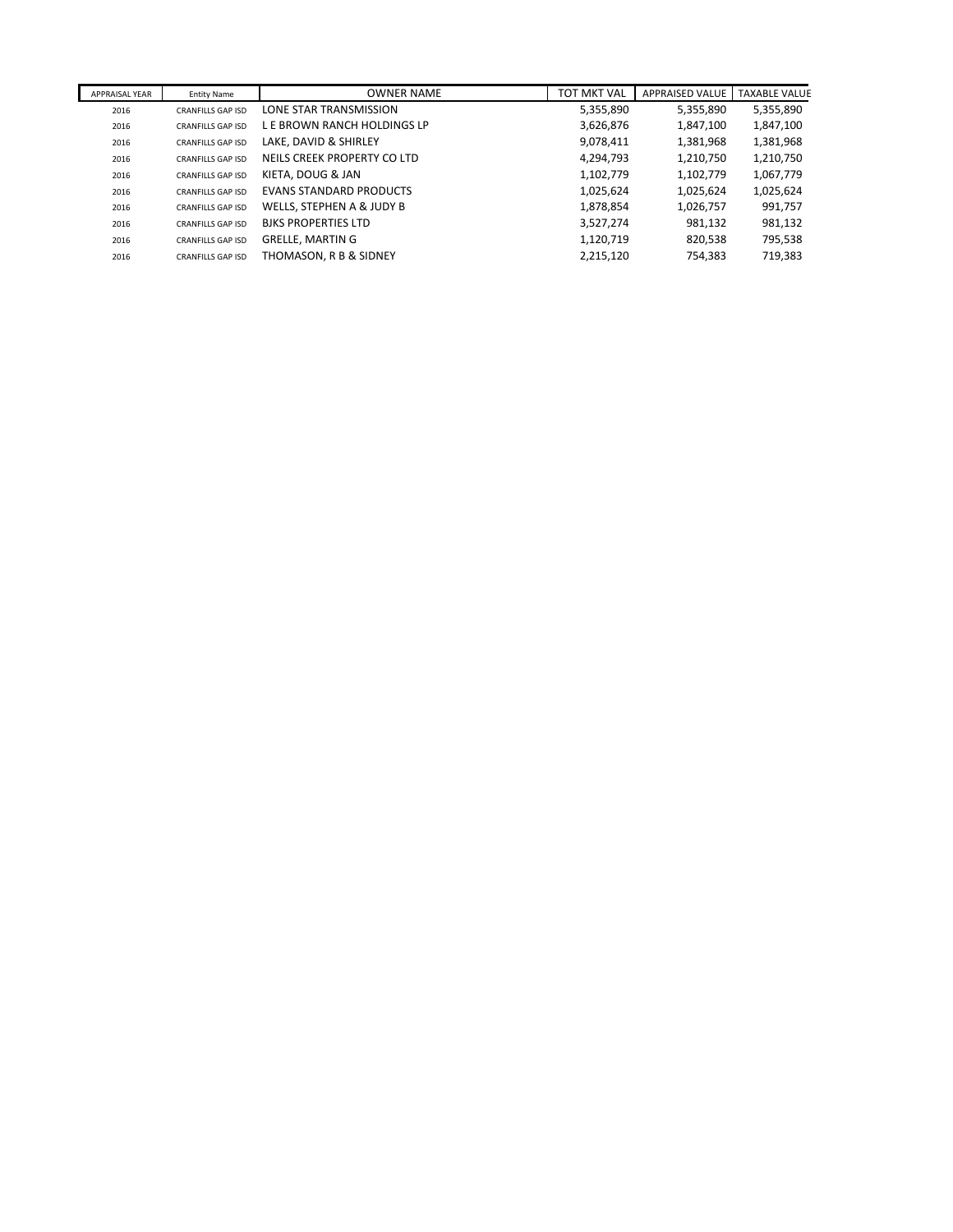| <b>APPRAISAL YEAR</b> | <b>Entity Name</b>   | <b>OWNER NAME</b>                             | <b>TOT MKT VAL</b> | <b>APPRAISED VALUE</b> | <b>TAXABLE VALUE</b> |
|-----------------------|----------------------|-----------------------------------------------|--------------------|------------------------|----------------------|
| 2016                  | <b>MERIDIAN CITY</b> | DOUBLE B FOODS, INC                           | 5,992,784          | 5,992,784              | 5,992,784            |
| 2016                  | <b>MERIDIAN CITY</b> | <b>R MILLER FAMILY LP</b>                     | 2,104,739          | 2,085,225              | 2,085,225            |
| 2016                  | <b>MERIDIAN CITY</b> | TPI MERIDIAN, LLC                             | 1,787,430          | 1,787,430              | 1,787,430            |
| 2016                  | <b>MERIDIAN CITY</b> | TEXAS NM PWR CO                               | 1,288,236          | 1,288,236              | 1,288,236            |
| 2016                  | <b>MERIDIAN CITY</b> | <b>BURLINGTON NORTHERN &amp; SF RR CO THE</b> | 1,004,152          | 1,004,152              | 1,004,152            |
| 2016                  | <b>MERIDIAN CITY</b> | <b>BROOKSHIRE BROTHERS</b>                    | 857,232            | 857,232                | 857,232              |
| 2016                  | <b>MERIDIAN CITY</b> | <b>FIRST COMMUNITY BANK</b>                   | 568,401            | 568,401                | 568,401              |
| 2016                  | <b>MERIDIAN CITY</b> | ATMOS ENERGY/MID-TEX DIV                      | 519,470            | 519,470                | 519,470              |
| 2016                  | <b>MERIDIAN CITY</b> | KIETHS ACE PROPERTIES                         | 459,500            | 459,500                | 459,500              |
| 2016                  | <b>MERIDIAN CITY</b> | 4 D TRUST                                     | 383,680            | 383,680                | 383,680              |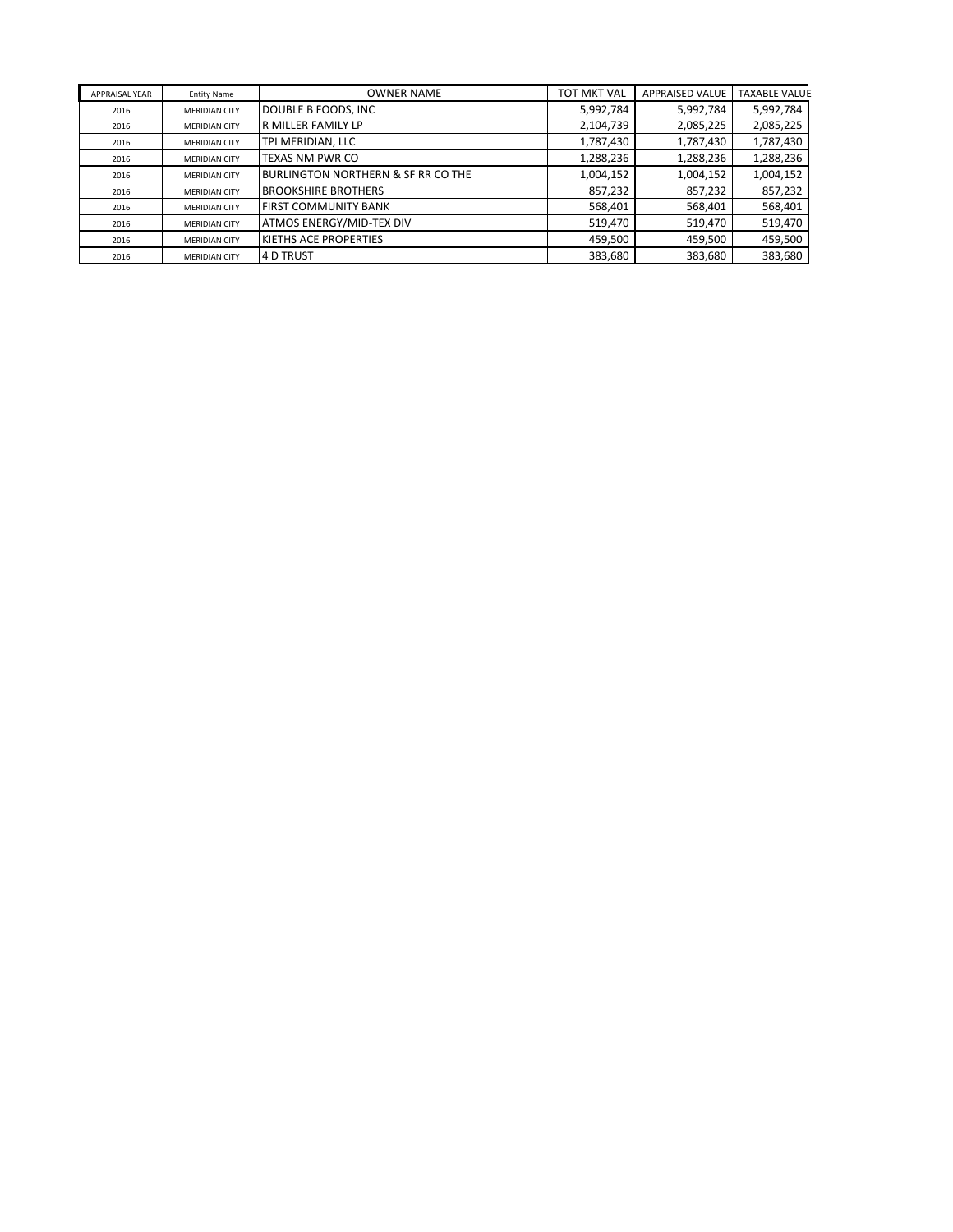| <b>APPRAISAL YEAR</b> | <b>Entity Name</b> | <b>OWNER NAME</b>                 | <b>TOT MKT VAL</b> | <b>APPRAISED VALUE</b> | <b>TAXABLE VALUE</b> |
|-----------------------|--------------------|-----------------------------------|--------------------|------------------------|----------------------|
| 2016                  | HICO ISD           | LONE STAR TRANSMISSION            | 2,720,120          | 2,720,120              | 2,720,120            |
| 2016                  | HICO ISD           | MORNING STAR FAMILY L P, THE      | 5,580,947          | 1,286,803              | 1,286,803            |
| 2016                  | HICO ISD           | LITTLETON, JODY E                 | 763,671            | 278,508                | 243,508              |
| 2016                  | HICO ISD           | <b>BOSOHAM PARK LLC</b>           | 497,662            | 206,100                | 199,520              |
| 2016                  | HICO ISD           | STOVALL, ZACHARY A                | 242,628            | 207,274                | 182,274              |
| 2016                  | HICO ISD           | KARELS, JIM D                     | 273,111            | 187,978                | 152,978              |
| 2016                  | HICO ISD           | <b>CLEVELAND, DON &amp; CAROL</b> | 142,740            | 142,740                | 142,740              |
| 2016                  | HICO ISD           | SHULL, JEFFERY D                  | 141,229            | 141,229                | 141,229              |
| 2016                  | HICO ISD           | <b>BODEN, DOMONIC</b>             | 164,438            | 164,438                | 139,438              |
| 2016                  | HICO ISD           | WETHERINGTON, WALTER & CAROL LTE  | 155,420            | 155,420                | 120,420              |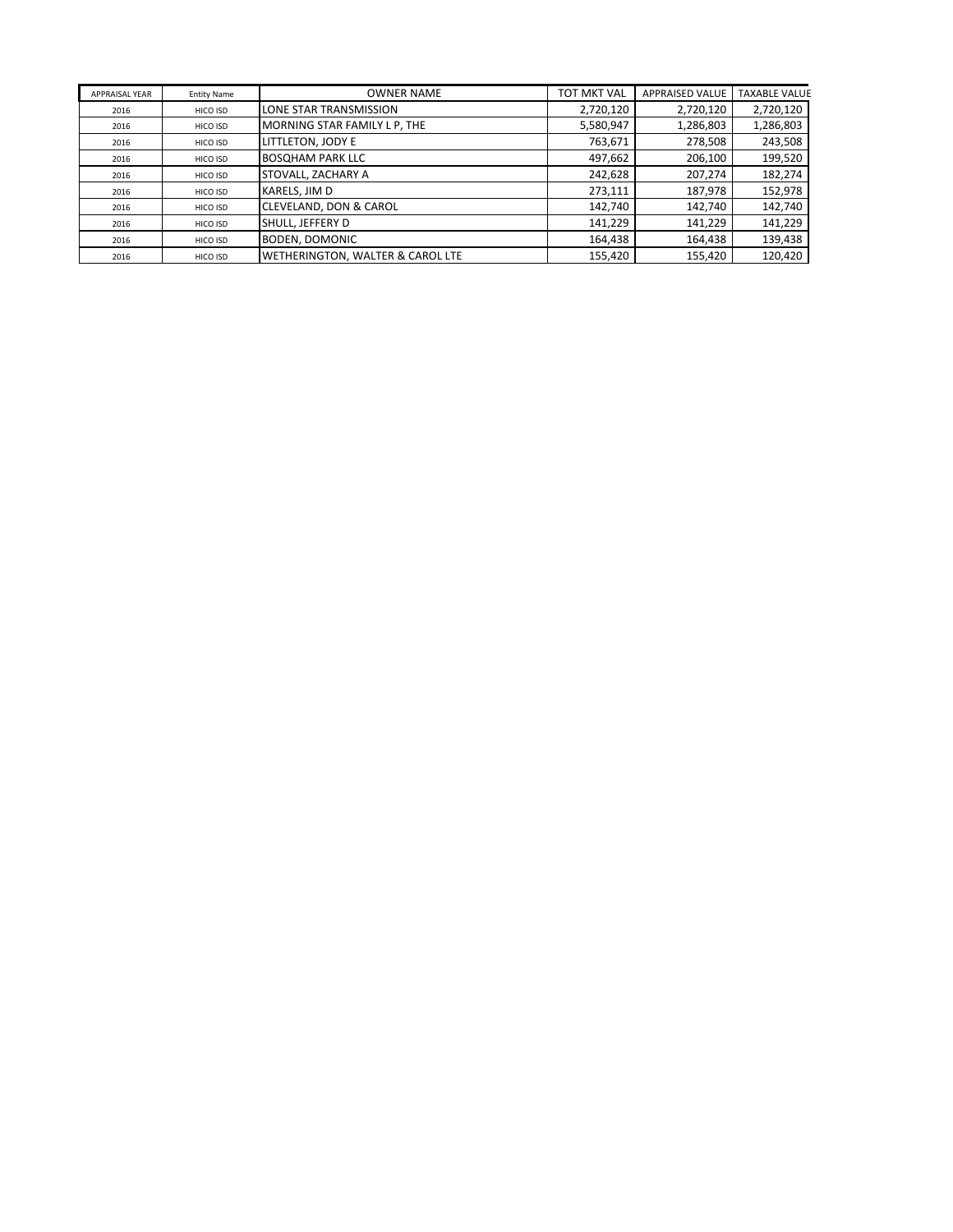| <b>APPRAISAL YEAR</b> | <b>Entity Name</b> | <b>OWNER NAME</b>                  | <b>TOT MKT VAL</b> | <b>APPRAISED VALUE</b> | TAXABLE VALUE |
|-----------------------|--------------------|------------------------------------|--------------------|------------------------|---------------|
| 2016                  | <b>MORGAN CITY</b> | BURLINGTON NORTHERN & SF RR CO THE | 501,231            | 501,231                | 501,231       |
| 2016                  | <b>MORGAN CITY</b> | PAYNE, TAYLOR & FLONNIE            | 542,632            | 446,973                | 446,973       |
| 2016                  | <b>MORGAN CITY</b> | <b>TEXAS NM PWR CO</b>             | 376,680            | 376,680                | 376,680       |
| 2016                  | <b>MORGAN CITY</b> | KINNARD, JAKE D                    | 278,474            | 278,474                | 278,474       |
| 2016                  | <b>MORGAN CITY</b> | <b>WALDREP, PAUL R</b>             | 183,266            | 183,266                | 183,266       |
| 2016                  | <b>MORGAN CITY</b> | <b>PAYNE. KELLY D &amp; JOETTA</b> | 176,499            | 176,499                | 176,499       |
| 2016                  | <b>MORGAN CITY</b> | <b>NOORANI, ABDUL R</b>            | 165,215            | 165,215                | 165,215       |
| 2016                  | <b>MORGAN CITY</b> | <b>WHEELER, PAULINE</b>            | 162,375            | 154,882                | 154,882       |
| 2016                  | <b>MORGAN CITY</b> | ORFIELD, GARY B                    | 137,029            | 137,029                | 137,029       |
| 2016                  | <b>MORGAN CITY</b> | KIMBELL, MARION C & DARNELL LTE    | 112,534            | 112,534                | 112,534       |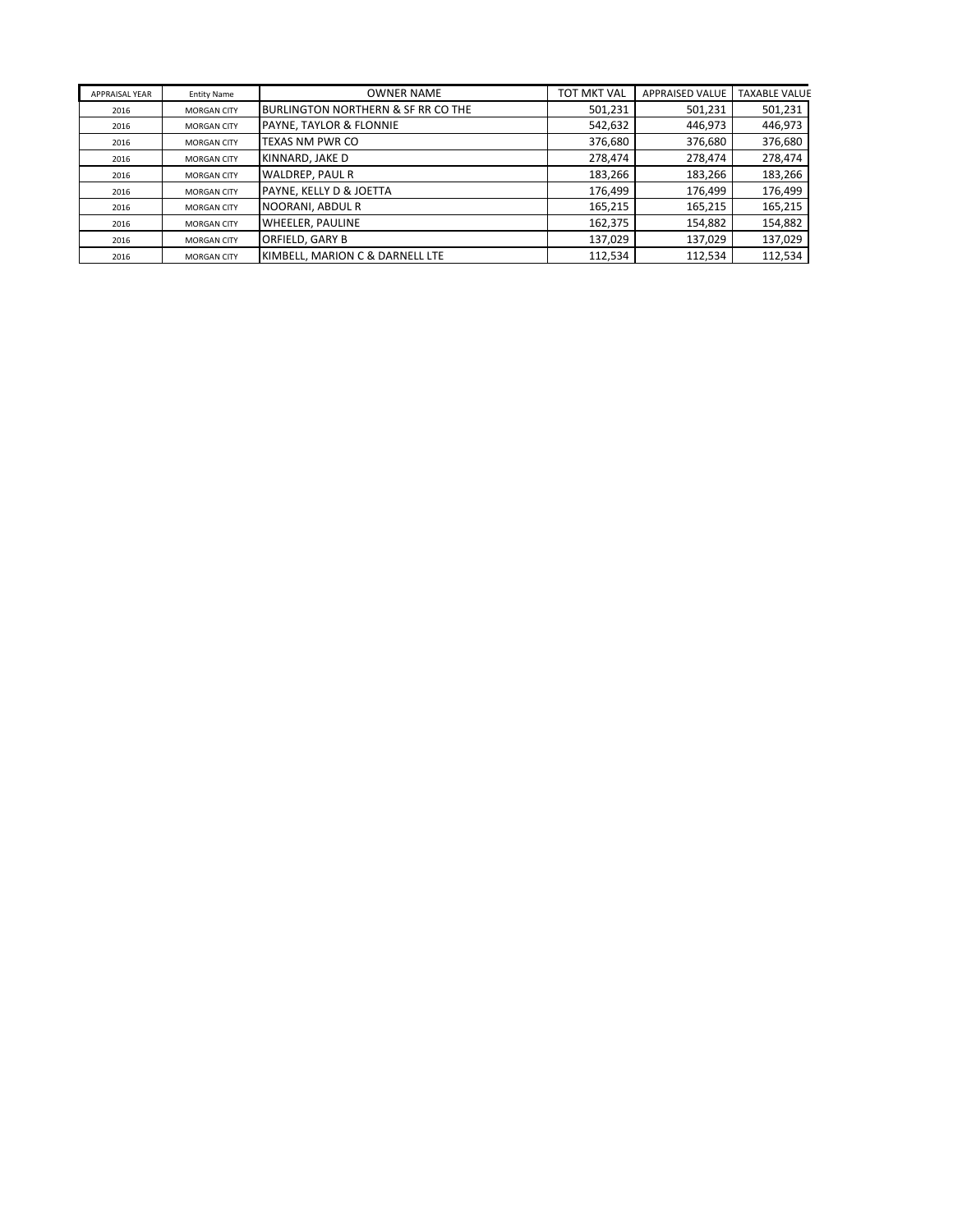| <b>APPRAISAL YEAR</b> | <b>Entity Name</b> | <b>OWNER NAME</b>                  | <b>TOT MKT VAL</b> | <b>APPRAISED VALUE</b> | <b>TAXABLE VALUE</b> |
|-----------------------|--------------------|------------------------------------|--------------------|------------------------|----------------------|
| 2016                  | <b>IREDELL ISD</b> | LONE STAR TRANSMISSION             | 32,391,480         | 32,391,480             | 32,391,480           |
| 2016                  | <b>IREDELL ISD</b> | <b>4SES LLC</b>                    | 9,853,730          | 2,453,612              | 2,453,612            |
| 2016                  | <b>IREDELL ISD</b> | TEXAS NM PWR CO                    | 1,883,813          | 1,883,813              | 1,883,813            |
| 2016                  | <b>IREDELL ISD</b> | PVR NORTH TEXAS GAS GATHERING LLC  | 1,549,040          | 1,549,040              | 1,549,040            |
| 2016                  | <b>IREDELL ISD</b> | MURSKI FAMILY LTD PARTNERSHIP      | 3,603,123          | 1,194,025              | 1,194,025            |
| 2016                  | <b>IREDELL ISD</b> | <b>COOLWATER LAND COMPANY LP</b>   | 4,859,259          | 1,182,852              | 1,182,852            |
| 2016                  | <b>IREDELL ISD</b> | <b>MESA RANCH PARTNERS LP</b>      | 1,962,340          | 1,198,994              | 1,163,994            |
| 2016                  | <b>IREDELL ISD</b> | <b>TEXAS WINDSTREAM INC</b>        | 890,150            | 890,150                | 890,150              |
| 2016                  | <b>IREDELL ISD</b> | DOUBLE SPRINGS PARTNERSHIP, LTD    | 20,595,260         | 762,545                | 762,545              |
| 2016                  | <b>IREDELL ISD</b> | <b>RANCHES AT SPRING CREEK LLC</b> | 695,393            | 695,393                | 695,393              |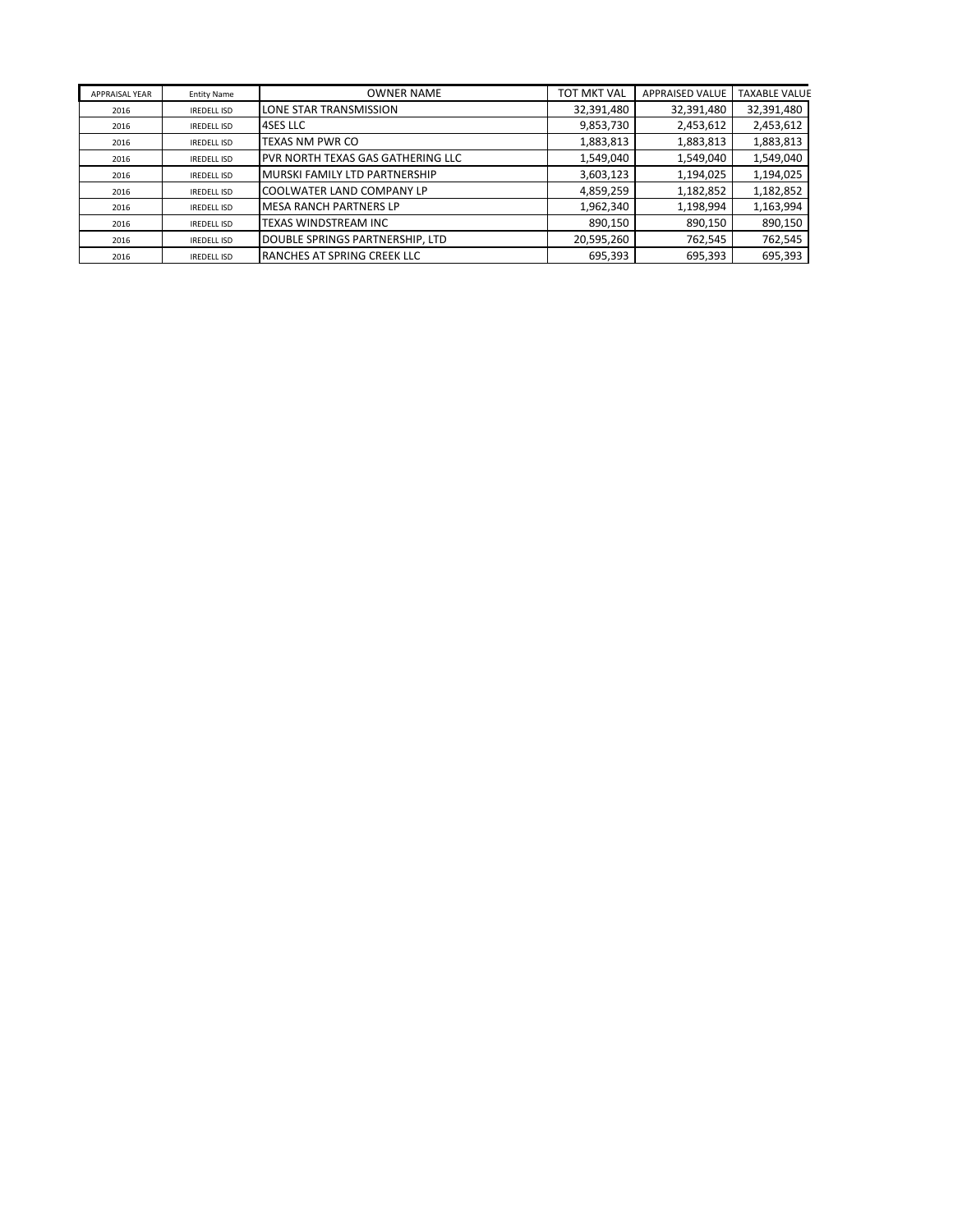| <b>APPRAISAL YEAR</b> | <b>Entity Name</b>       | <b>OWNER NAME</b>                             | <b>TOT MKT VAL</b> | <b>APPRAISED VALUE</b> | <b>TAXABLE VALUE</b> |
|-----------------------|--------------------------|-----------------------------------------------|--------------------|------------------------|----------------------|
| 2016                  | <b>VALLEY MILLS CITY</b> | TEXAS WINDSTREAM INC                          | 1,780,580          | 1,780,580              | 1,780,580            |
| 2016                  | <b>VALLEY MILLS CITY</b> | TEXAS NM PWR CO                               | 851,290            | 851,290                | 851,290              |
| 2016                  | <b>VALLEY MILLS CITY</b> | <b>BURLINGTON NORTHERN &amp; SF RR CO THE</b> | 719,840            | 719,840                | 719,840              |
| 2016                  | <b>VALLEY MILLS CITY</b> | <b>FIRST NATIONAL BANK BOSQUE COUNTY</b>      | 684,484            | 684,484                | 684,484              |
| 2016                  | <b>VALLEY MILLS CITY</b> | NUTT. HUBERT B JR                             | 619,556            | 619,556                | 616,556              |
| 2016                  | <b>VALLEY MILLS CITY</b> | OMEGA HEALTHCARE INVESTORS, INC               | 447,471            | 447,471                | 447,471              |
| 2016                  | <b>VALLEY MILLS CITY</b> | <b>RAYMOND GARCIA CONSTRUCTION INC</b>        | 372,339            | 372,339                | 372,339              |
| 2016                  | <b>VALLEY MILLS CITY</b> | HUNTER HOMES, INC                             | 360,201            | 360,201                | 360,201              |
| 2016                  | <b>VALLEY MILLS CITY</b> | <b>SHAMPTON, RENA S &amp; JOHN F</b>          | 357,721            | 357,721                | 354,721              |
| 2016                  | <b>VALLEY MILLS CITY</b> | NATIONAL RETAIL PROPERTIES. LP                | 349,293            | 349,293                | 349,293              |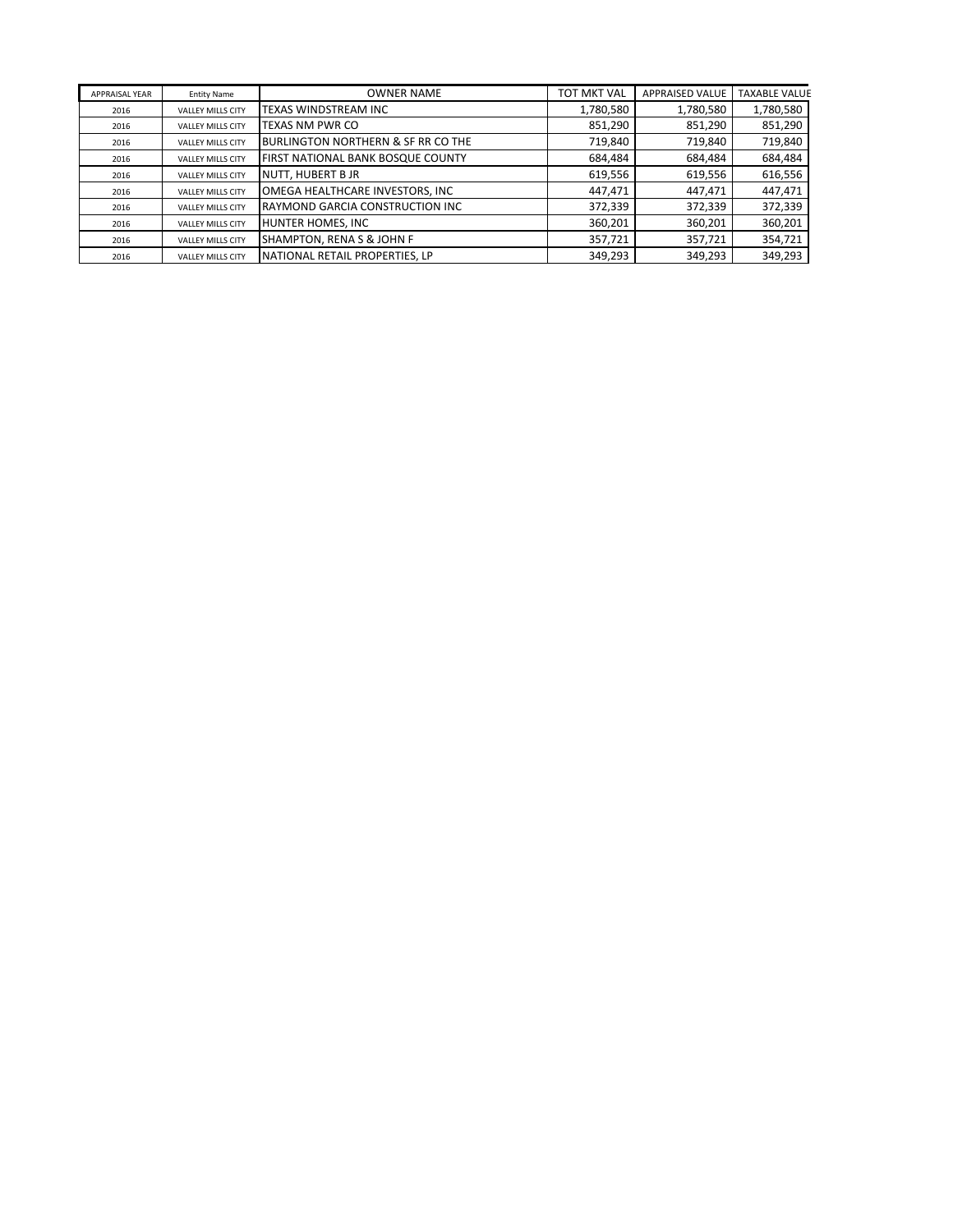| <b>APPRAISAL YEAR</b> | <b>Entity Name</b> | <b>OWNER NAME</b>                  | <b>TOT MKT VAL</b> | <b>APPRAISED VALUE</b> | <b>TAXABLE VALUE</b> |
|-----------------------|--------------------|------------------------------------|--------------------|------------------------|----------------------|
| 2016                  | JONESBORO ISD      | KETTLER, KEVIN WADE                | 536,549            | 242,070                | 217,070              |
| 2016                  | JONESBORO ISD      | RICHARDS, VIRGINIA L & AUBREY W JR | 225,756            | 153,408                | 129,958              |
| 2016                  | JONESBORO ISD      | EDGE, PAUL E                       | 422,143            | 122,613                | 122,613              |
| 2016                  | JONESBORO ISD      | L E BROWN RANCH HOLDINGS LP        | 935,860            | 86,990                 | 86,990               |
| 2016                  | JONESBORO ISD      | <b>BELKNAP, MEGAN L</b>            | 77,216             | 76,027                 | 76,027               |
| 2016                  | JONESBORO ISD      | DANIEL, WALLACE D JR               | 164,929            | 4,454                  | 4,454                |
| 2016                  | JONESBORO ISD      | <b>MASSEY BENTON PARTNERSHIP</b>   | 171,060            | 4,408                  | 4,408                |
| 2016                  | JONESBORO ISD      | <b>BASHAM RANCH LTD</b>            | 132,216            | 4,007                  | 4,007                |
| 2016                  | JONESBORO ISD      | DANIEL, WALLACE D JR               | 83,824             | 2.264                  | 2,264                |
| 2016                  | JONESBORO ISD      | DANIEL, RICHARD LTE                | 46,354             | 1,399                  | 1,399                |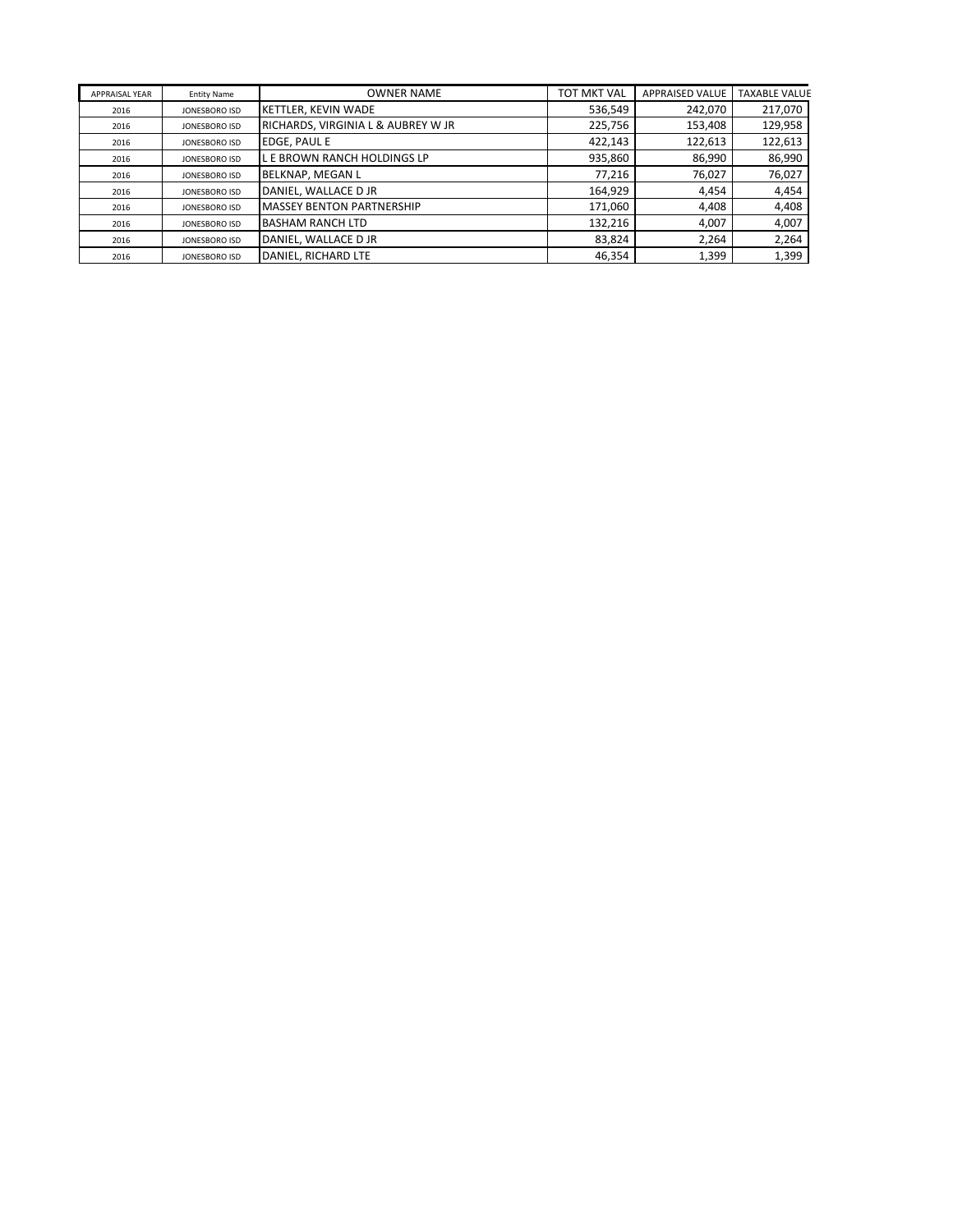| <b>APPRAISAL YEAR</b> | <b>Entity Name</b>         | <b>OWNER NAME</b>              | <b>TOT MKT VAL</b> | <b>APPRAISED VALUE</b> | <b>TAXABLE VALUE</b> |
|-----------------------|----------------------------|--------------------------------|--------------------|------------------------|----------------------|
| 2016                  | <b>WALNUT SPRINGS CITY</b> | TEXAS NM PWR CO                | 558,330            | 558,330                | 558,330              |
| 2016                  | <b>WALNUT SPRINGS CITY</b> | BILLMAN, ROBERT B & JOHNNIE S  | 480,334            | 480,334                | 480,334              |
| 2016                  | <b>WALNUT SPRINGS CITY</b> | D & D GLOBAL                   | 403,470            | 403,470                | 403,470              |
| 2016                  | <b>WALNUT SPRINGS CITY</b> | TOPA, CAROL A & (MELVIN J JR)  | 259,990            | 259,990                | 259,990              |
| 2016                  | <b>WALNUT SPRINGS CITY</b> | LOWRIE, BILLY J SR & DONNA J   | 197,595            | 197,595                | 197,595              |
| 2016                  | <b>WALNUT SPRINGS CITY</b> | <b>POWELL. TROY &amp; MARY</b> | 192,443            | 192,443                | 192,443              |
| 2016                  | <b>WALNUT SPRINGS CITY</b> | HUFFMAN, MIKE & BEVERLY        | 191,976            | 191,976                | 191,976              |
| 2016                  | <b>WALNUT SPRINGS CITY</b> | <b>G.M.S FAMILY TRUST</b>      | 189,526            | 189,526                | 189,526              |
| 2016                  | <b>WALNUT SPRINGS CITY</b> | GALINDO, FRANCISCO & LANELLE   | 179,498            | 179,498                | 179,498              |
| 2016                  | <b>WALNUT SPRINGS CITY</b> | POLLARD, WHITNEY D             | 176,695            | 176,695                | 176,695              |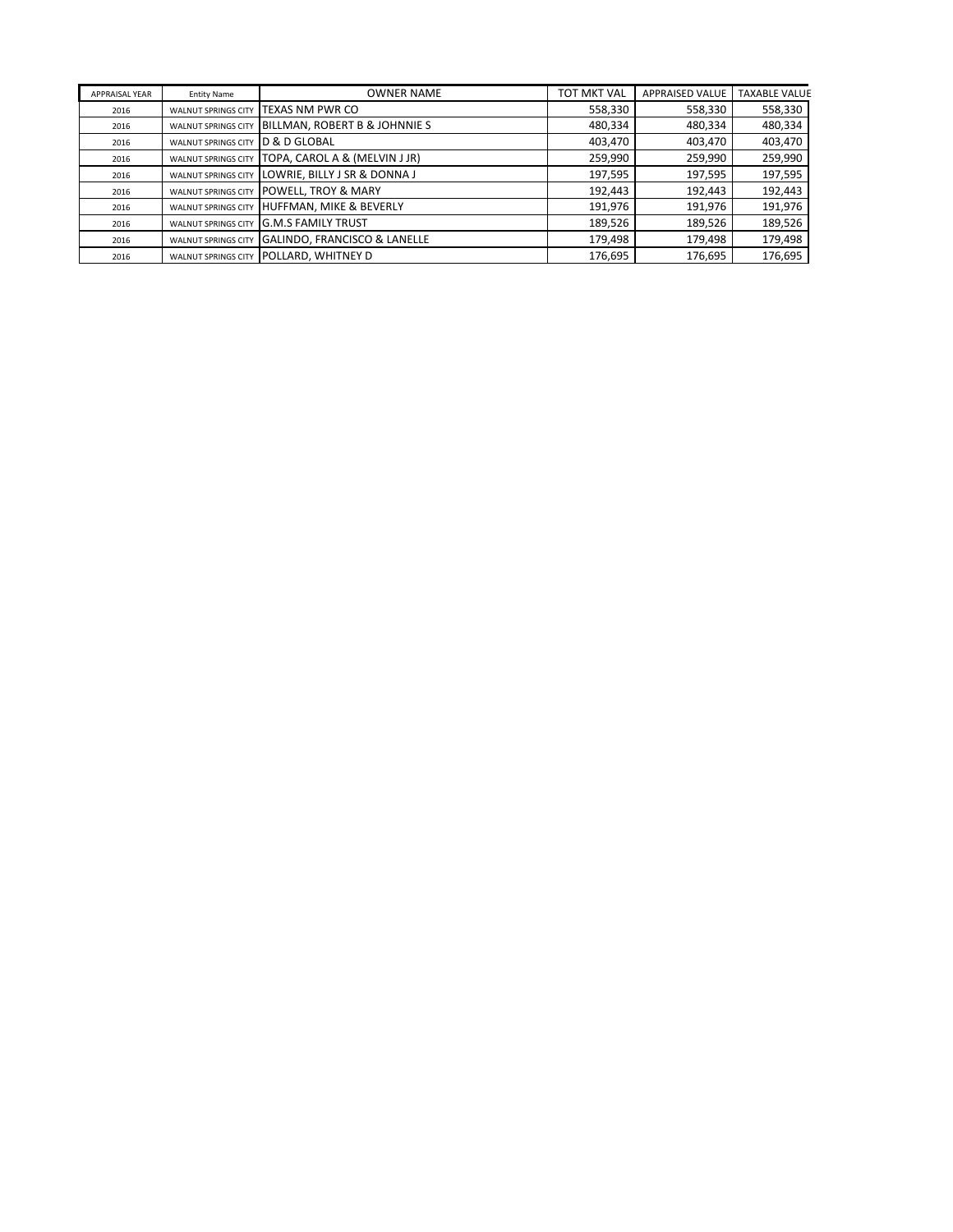| <b>APPRAISAL YEAR</b> | <b>Entity Name</b> | <b>OWNER NAME</b>                             | <b>TOT MKT VAL</b> | <b>APPRAISED VALUE</b> | <b>TAXABLE VALUE</b> |
|-----------------------|--------------------|-----------------------------------------------|--------------------|------------------------|----------------------|
| 2016                  | <b>KOPPERLISD</b>  | <b>BURLINGTON NORTHERN &amp; SF RR CO THE</b> | 5,168,395          | 5,168,395              | 5,168,395            |
| 2016                  | <b>KOPPERLISD</b>  | TRANSIT MIX CONCRETE & MATERIALS              | 4,304,290          | 4,304,290              | 4,300,990            |
| 2016                  | <b>KOPPERLISD</b>  | WAGNER, CYRIL JR                              | 9,616,862          | 3,095,828              | 3,095,828            |
| 2016                  | <b>KOPPERLISD</b>  | <b>DEER RUN RANCH LLC</b>                     | 4,067,208          | 2,994,263              | 2,994,263            |
| 2016                  | <b>KOPPERLISD</b>  | TRINITY MATERIALS, INC                        | 8,247,674          | 2,240,118              | 2,240,118            |
| 2016                  | <b>KOPPERLISD</b>  | DOOR KEY RANCHES, LIMITED                     | 5,870,704          | 1,945,949              | 1,945,949            |
| 2016                  | <b>KOPPERLISD</b>  | JONES, STEVEN CODY & KIMBERLY                 | 2,374,450          | 1,602,656              | 1,577,656            |
| 2016                  | <b>KOPPERLISD</b>  | <b>TEXAS WINDSTREAM INC</b>                   | 1,461,610          | 1,461,610              | 1,461,610            |
| 2016                  | <b>KOPPERLISD</b>  | <b>ROCK ROYALTY INC</b>                       | 1,440,526          | 1,424,635              | 1,424,635            |
| 2016                  | <b>KOPPERLISD</b>  | <b>RUSTY ANTLER RANCH LLC</b>                 | 1,406,805          | 1,406,805              | 1,406,805            |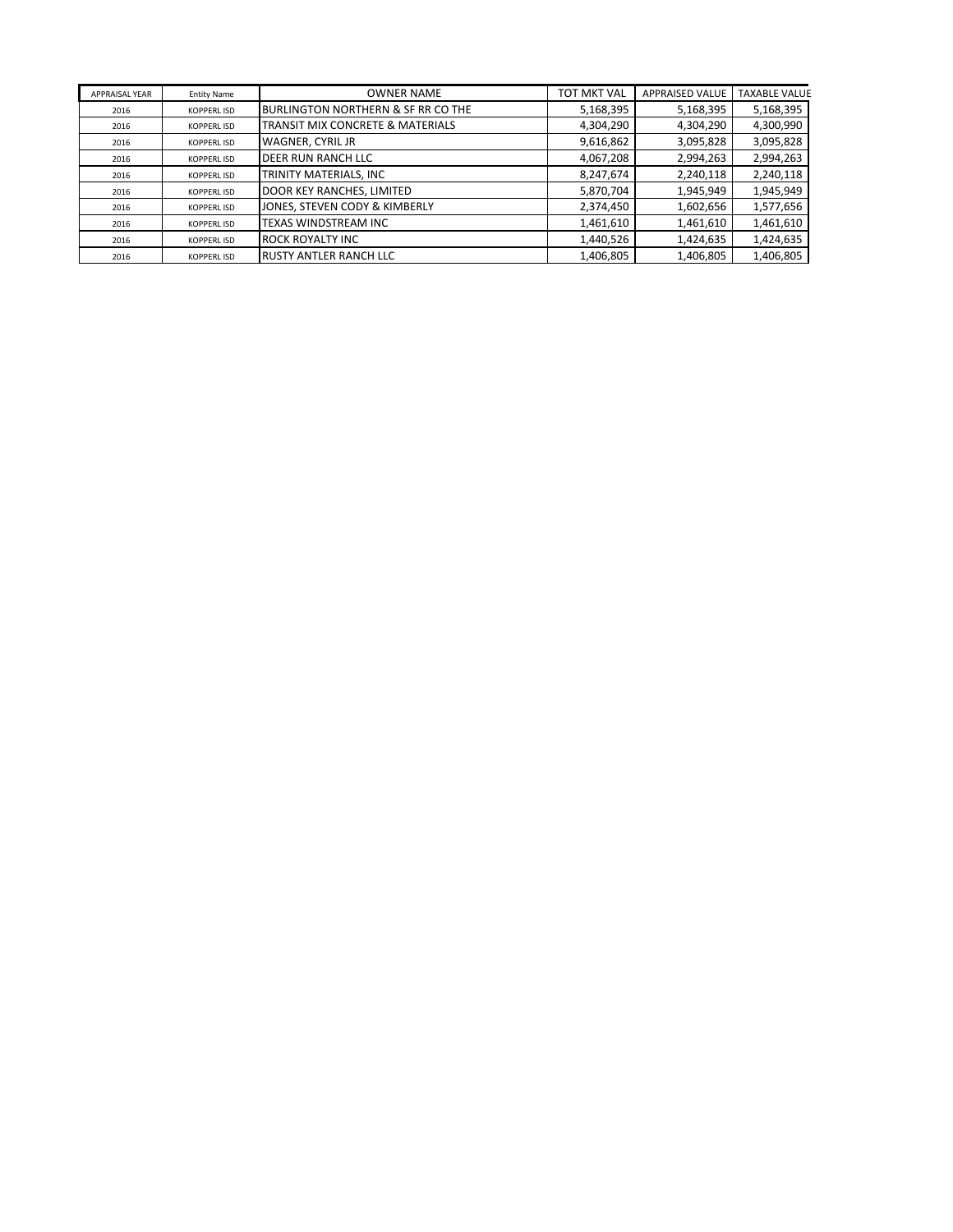| <b>APPRAISAL YEAR</b> | <b>Entity Name</b>  | <b>OWNER NAME</b>                             | <b>TOT MKT VAL</b> | <b>APPRAISED VALUE</b> | <b>TAXABLE VALUE</b> |
|-----------------------|---------------------|-----------------------------------------------|--------------------|------------------------|----------------------|
| 2016                  | <b>MERIDIAN ISD</b> | LONE STAR TRANSMISSION                        | 8,476,650          | 8,476,650              | 8,476,650            |
| 2016                  | <b>MERIDIAN ISD</b> | <b>BURLINGTON NORTHERN &amp; SF RR CO THE</b> | 6,622,272          | 6,622,272              | 6,622,272            |
| 2016                  | <b>MERIDIAN ISD</b> | DOUBLE B FOODS, INC                           | 5,992,784          | 5,992,784              | 5,992,784            |
| 2016                  | <b>MERIDIAN ISD</b> | TEXAS NM PWR CO                               | 2,778,096          | 2,778,096              | 2,778,096            |
| 2016                  | <b>MERIDIAN ISD</b> | BERG, DONALD A & BELLE S                      | 2,646,733          | 2,646,733              | 2,646,733            |
| 2016                  | <b>MERIDIAN ISD</b> | R MILLER FAMILY LP                            | 2,279,009          | 2,259,495              | 2,199,495            |
| 2016                  | <b>MERIDIAN ISD</b> | TPI MERIDIAN, LLC                             | 1,787,430          | 1,787,430              | 1,787,430            |
| 2016                  | <b>MERIDIAN ISD</b> | <b>BBSC RANCH INVESTMENTS II LTD</b>          | 6,188,626          | 1,389,444              | 1,389,444            |
| 2016                  | <b>MERIDIAN ISD</b> | JONES, ROLAND JR & JOYCE                      | 1,289,209          | 1,289,209              | 1,254,209            |
| 2016                  | <b>MERIDIAN ISD</b> | <b>ONCOR</b>                                  | 1,169,400          | 1,169,400              | 1,169,400            |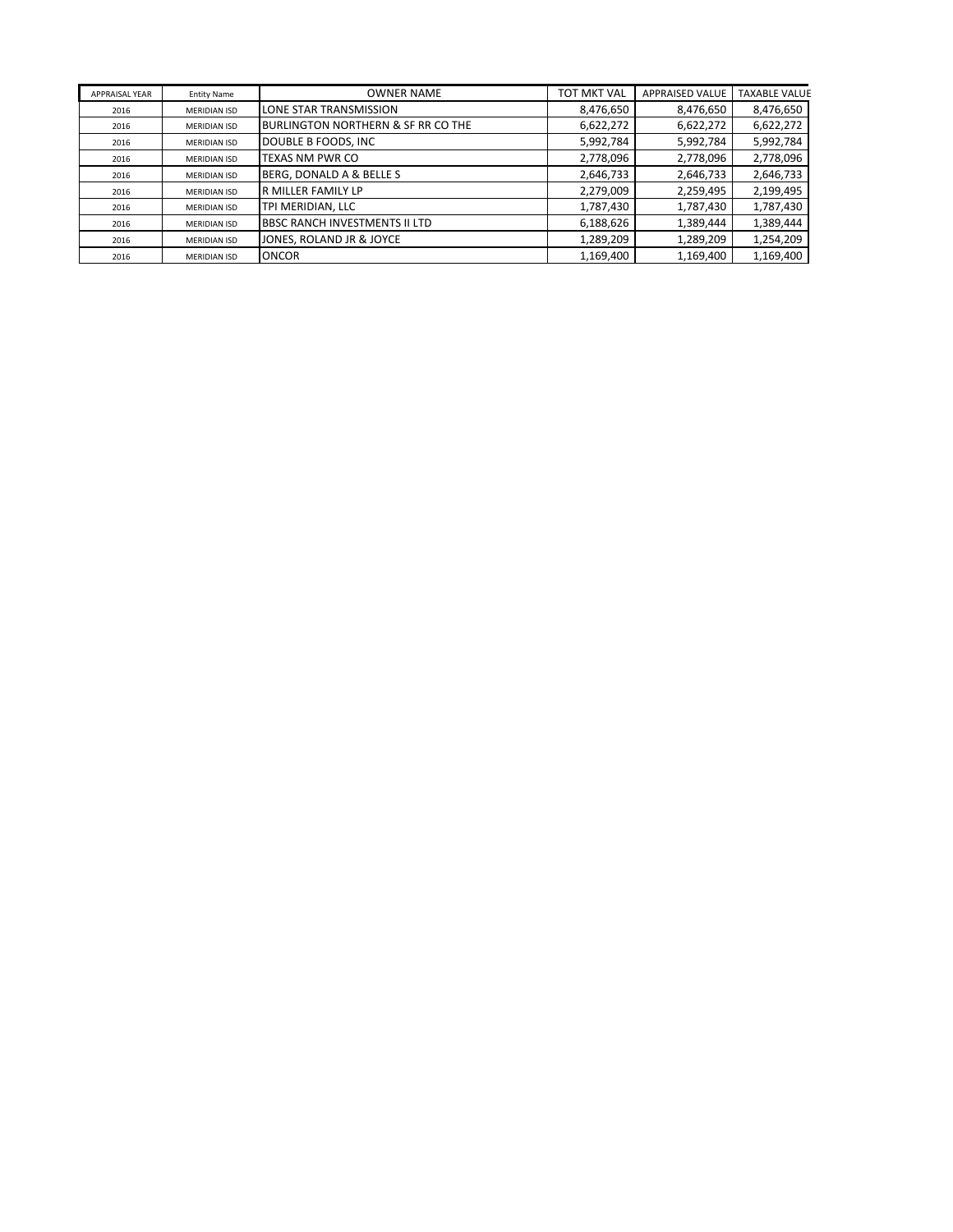| <b>APPRAISAL YEAR</b> | <b>Entity Name</b> | <b>OWNER NAME</b>                             | <b>TOT MKT VAL</b> | <b>APPRAISED VALUE</b> | <b>TAXABLE VALUE</b> |
|-----------------------|--------------------|-----------------------------------------------|--------------------|------------------------|----------------------|
| 2016                  | <b>MORGAN ISD</b>  | <b>BURLINGTON NORTHERN &amp; SF RR CO THE</b> | 3,785,643          | 3,785,643              | 3,785,643            |
| 2016                  | <b>MORGAN ISD</b>  | <b>STRIPER LAND COMPANY LTD</b>               | 1,614,411          | 1,614,411              | 1,614,411            |
| 2016                  | <b>MORGAN ISD</b>  | MARC MYERS FAM PARTNERSHIP LTD                | 9,631,233          | 1,105,411              | 1,105,411            |
| 2016                  | <b>MORGAN ISD</b>  | VANECEK, MICHAEL J & JO BETH                  | 2,755,020          | 930,246                | 895,246              |
| 2016                  | <b>MORGAN ISD</b>  | TEXAS NM PWR CO                               | 853,360            | 853,360                | 853,360              |
| 2016                  | <b>MORGAN ISD</b>  | LONDRIGAN, ROBERT JOHN JR                     | 771,389            | 771,389                | 771,389              |
| 2016                  | <b>MORGAN ISD</b>  | <b>ONCOR</b>                                  | 765,920            | 765,920                | 765,920              |
| 2016                  | <b>MORGAN ISD</b>  | WALKER, JAMES M & LOUISE                      | 1,162,040          | 799,904                | 764,904              |
| 2016                  | <b>MORGAN ISD</b>  | MARWITZ, GARY L                               | 665,326            | 665,326                | 665,326              |
| 2016                  | <b>MORGAN ISD</b>  | <b>GUTHRIE, DON W &amp; RUTH ANN</b>          | 3,344,209          | 657,135                | 657,135              |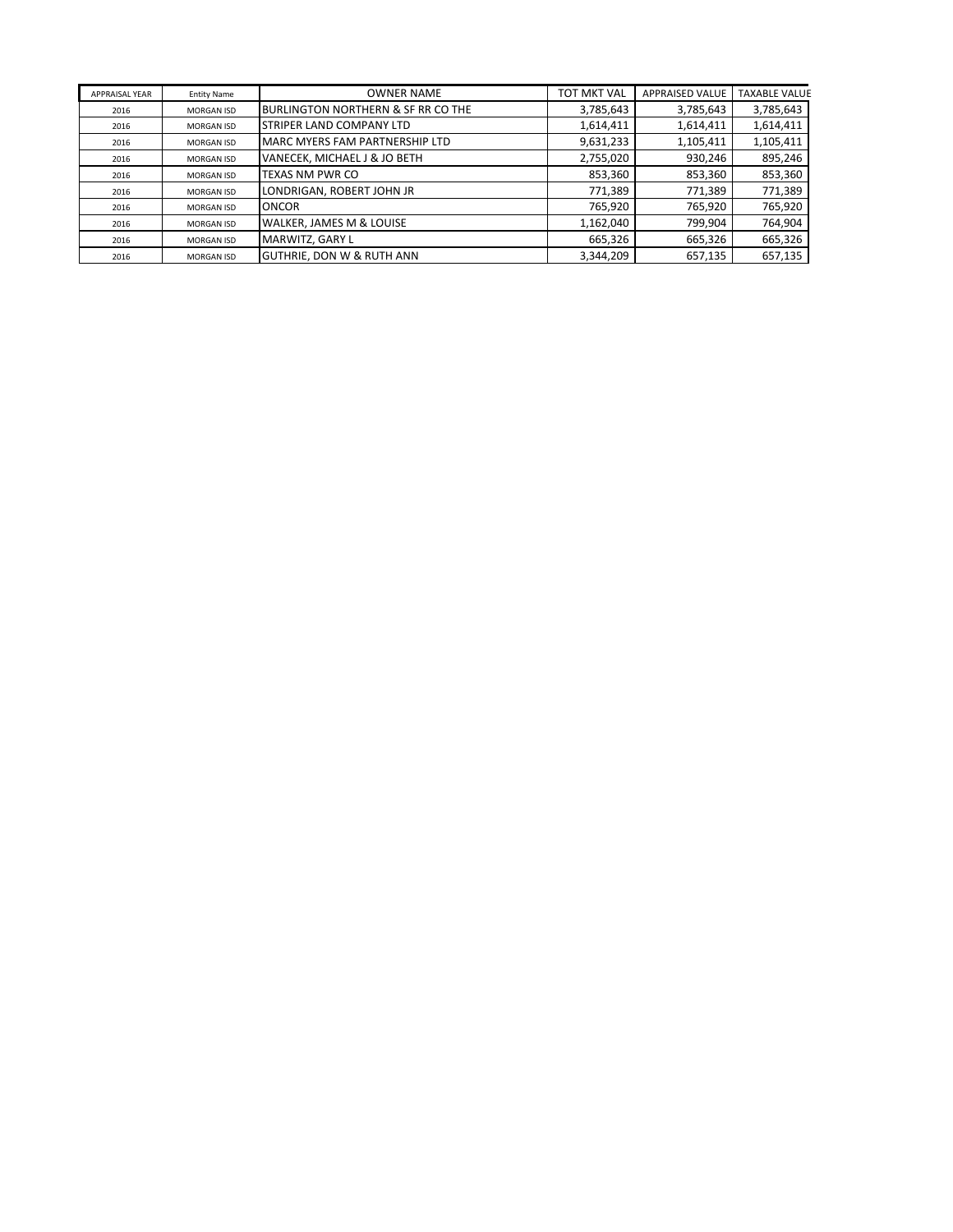| <b>APPRAISAL YEAR</b> | <b>Entity Name</b>      | <b>OWNER NAME</b>                             | <b>TOT MKT VAL</b> | <b>APPRAISED VALUE</b> | <b>TAXABLE VALUE</b> |
|-----------------------|-------------------------|-----------------------------------------------|--------------------|------------------------|----------------------|
| 2016                  | <b>VALLEY MILLS ISD</b> | LHOIST NORTH AMERICA OF TEXAS, LTD            | 38,450,220         | 37,633,045             | 30,679,935           |
| 2016                  | <b>VALLEY MILLS ISD</b> | <b>BURLINGTON NORTHERN &amp; SF RR CO THE</b> | 3,821,020          | 3,821,020              | 3,821,020            |
| 2016                  | <b>VALLEY MILLS ISD</b> | TEXAS NM PWR CO                               | 3,114,255          | 3,114,255              | 3,114,255            |
| 2016                  | <b>VALLEY MILLS ISD</b> | BYFORD MACHINE TOOL INC                       | 2,846,299          | 2,846,299              | 2,846,299            |
| 2016                  | <b>VALLEY MILLS ISD</b> | CHEMICAL LIME INC SOUTHWEST PP                | 2,353,774          | 2,353,774              | 2,353,774            |
| 2016                  | <b>VALLEY MILLS ISD</b> | TEXAS WINDSTREAM INC                          | 2,006,390          | 2,006,390              | 2,006,390            |
| 2016                  | <b>VALLEY MILLS ISD</b> | TRINITY VINEYARDS, LLC                        | 1,770,005          | 1,770,005              | 1,770,005            |
| 2016                  | <b>VALLEY MILLS ISD</b> | PENSKE TRUCK LEASING CO, LP                   | 1,315,447          | 1,315,447              | 1,315,447            |
| 2016                  | <b>VALLEY MILLS ISD</b> | LONE STAR TRANSMISSION                        | 1,212,460          | 1,212,460              | 1,212,460            |
| 2016                  | <b>VALLEY MILLS ISD</b> | BOYD, CHARLES L & DONNA L TRUST               | 1,745,385          | 960,055                | 925,055              |